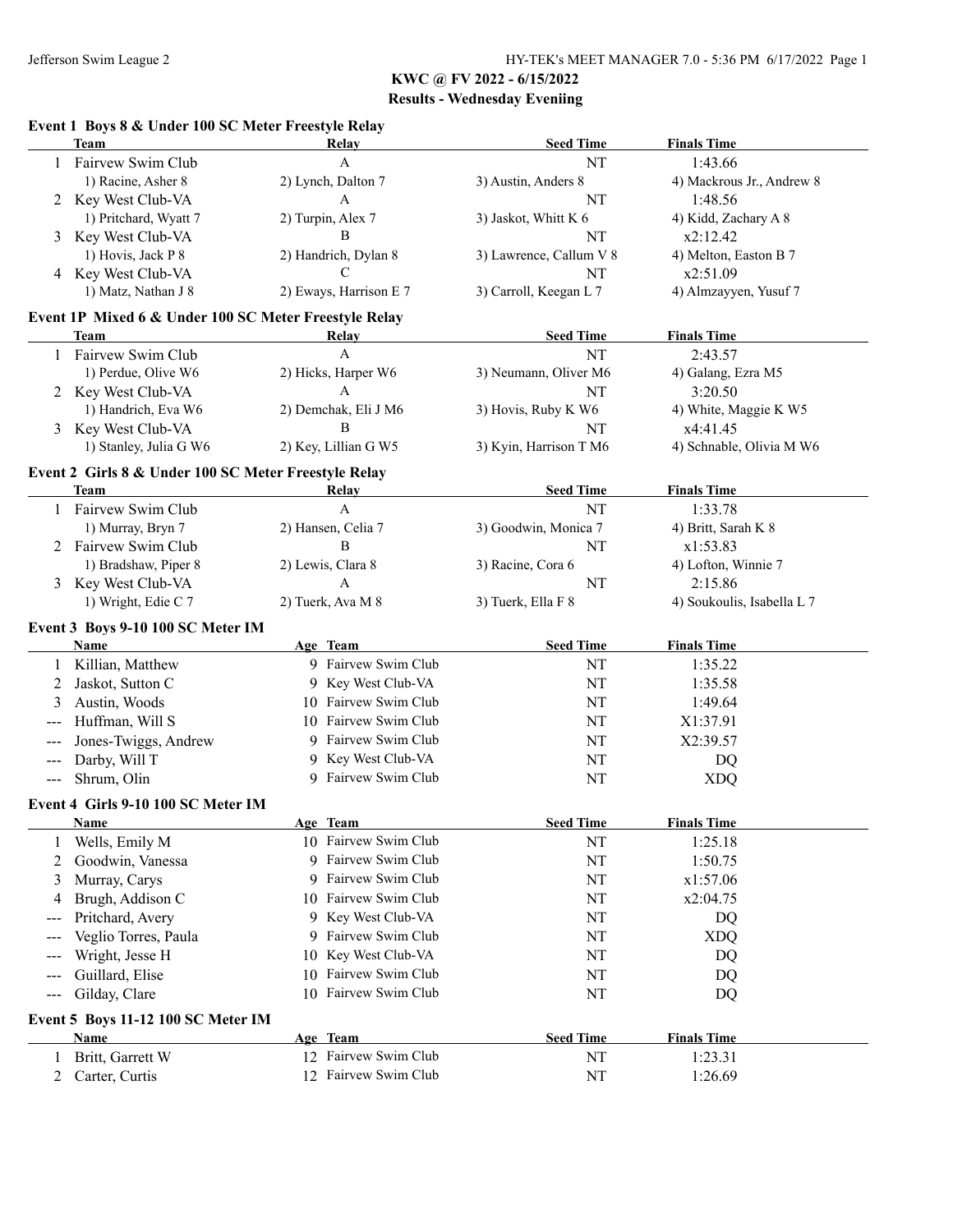#### **(Event 5 Boys 11-12 100 SC Meter IM)**

|                                          | Name                                |     | Age Team             | <b>Seed Time</b> | <b>Finals Time</b> |
|------------------------------------------|-------------------------------------|-----|----------------------|------------------|--------------------|
| 3                                        | Cullaty, Gabe R                     |     | 11 Fairvew Swim Club | NT               | x1:32.78           |
| 4                                        | Uthlaut, Colin H                    | 11  | Fairvew Swim Club    | NT               | x1:42.48           |
| 5                                        | Miller, Aksel                       |     | 12 Key West Club-VA  | NT               | 1:45.72            |
| 6                                        | Bouch, Thomas                       | 11  | Key West Club-VA     | NT               | 1:48.19            |
|                                          | Turpin, Maxwell P                   | 11  | Key West Club-VA     | NT               | x1:59.50           |
| $---$                                    | Mejias, Keegan                      | 11  | Fairvew Swim Club    | NT               | X1:20.40           |
| $---$                                    | Roberts, David                      | 11  | Fairvew Swim Club    | NT               | X1:29.47           |
| $---$                                    | Lofton, Wade T                      |     | 12 Fairvew Swim Club | NT               | X1:55.34           |
|                                          | Event 6 Girls 11-12 100 SC Meter IM |     |                      |                  |                    |
|                                          | Name                                |     | Age Team             | <b>Seed Time</b> | <b>Finals Time</b> |
|                                          | Pilkey, Mikela                      |     | 12 Key West Club-VA  | NT               | 1:19.57            |
| 2                                        | Blanchette, Malynn E                |     | 12 Fairvew Swim Club | NT               | 1:37.94            |
| 3                                        | Shrum, Calais                       |     | 12 Fairvew Swim Club | NT               | 1:39.75            |
| 4                                        | Wayner, Evie L                      | 11. | Fairvew Swim Club    | NT               | x1:41.89           |
| 5                                        | Gennari, Sofia                      | 11. | Fairvew Swim Club    | NT               | x1:47.22           |
| 6                                        | Turpin, Ava J                       |     | 12 Key West Club-VA  | NT               | 1:48.50            |
|                                          | Engel, Kit                          |     | 11 Key West Club-VA  | NT               | x1:50.41           |
|                                          | Killian, Margaret E                 | 11  | Fairvew Swim Club    | NT               | X1:27.78           |
|                                          | Lewis, Madeline                     | 11  | Fairvew Swim Club    | NT               | X1:28.41           |
|                                          | Keller, Laney                       | 11  | Fairvew Swim Club    | NT               | X1:30.86           |
|                                          | Goodwin, Olivia                     |     | 12 Fairvew Swim Club | NT               | X1:36.66           |
| $---$                                    | Gilday, Molly C                     |     | 12 Fairvew Swim Club | NT               | DQ                 |
| $\hspace{0.05cm} \ldots \hspace{0.05cm}$ | Gray, Haley                         |     | 12 Fairvew Swim Club | NT               | DQ                 |
|                                          |                                     |     |                      |                  |                    |
|                                          | Event 7 Boys 13-14 100 SC Meter IM  |     |                      |                  |                    |
|                                          | Name                                |     | Age Team             | <b>Seed Time</b> | <b>Finals Time</b> |
|                                          | Cullaty, Owen O                     |     | 14 Fairvew Swim Club | NT               | 1:10.12            |
| 2                                        | Rajapakse, Kyle                     |     | 14 Fairvew Swim Club | NT               | 1:13.63            |
| 3                                        | Killian, Andrew G                   |     | 14 Fairvew Swim Club | NT               | x1:14.16           |
| 4                                        | Baumann, Henry H                    |     | 14 Key West Club-VA  | NT               | 1:26.53            |
| 5                                        | Calhoun, Noah N                     |     | 14 Key West Club-VA  | NT               | 1:32.89            |
|                                          | Roberts, Samuel                     |     | 13 Fairvew Swim Club | NT               | X1:24.94           |
| $---$                                    | Worthan, William                    |     | 13 Fairvew Swim Club | NT               | X1:25.53           |
| $---$                                    | Gennari, Connor                     |     | 13 Fairvew Swim Club | NT               | <b>XDQ</b>         |
|                                          | Event 8 Girls 13-14 100 SC Meter IM |     |                      |                  |                    |
|                                          | <u>Name</u>                         |     | Age Team             | <b>Seed Time</b> | <b>Finals Time</b> |
|                                          | Wells, Sara T                       |     | 14 Fairvew Swim Club | NT               | 1:16.41            |
| 2                                        | Ratliff, Maya                       |     | 14 Key West Club-VA  | NT               | 1:27.85            |
| 3                                        | Cook, Elizabeth G                   |     | 14 Key West Club-VA  | NT               | 1:28.56            |
| 4                                        | Henry, Fiona D                      |     | 13 Fairvew Swim Club | NT               | 1:30.38            |
| 5                                        | Hays, Eden                          | 13  | Fairvew Swim Club    | NT               | x1:33.31           |
| b                                        | Drury, Isabelle                     |     | 14 Fairvew Swim Club | NT               | x1:39.03           |
|                                          | Brantley, Ada E                     |     | 14 Fairvew Swim Club | NT               | X1:17.69           |
| $\hspace{0.05cm} \ldots \hspace{0.05cm}$ | Wayner, Sophia H                    |     | 14 Fairvew Swim Club | NT               | X1:25.48           |
|                                          | Event 9 Boys 15-18 100 SC Meter IM  |     |                      |                  |                    |
|                                          | <b>Name</b>                         |     | Age Team             | <b>Seed Time</b> | <b>Finals Time</b> |
| 1                                        | Woodson, Ahmad                      |     | 18 Fairvew Swim Club | NT               | 1:09.16            |
| 2                                        | Bouch, Ben                          |     | 17 Key West Club-VA  | NT               | 1:11.84            |
| 3                                        | Tharp, Trevor S                     |     | 16 Fairvew Swim Club | NT               | 1:14.35            |
|                                          |                                     |     |                      |                  |                    |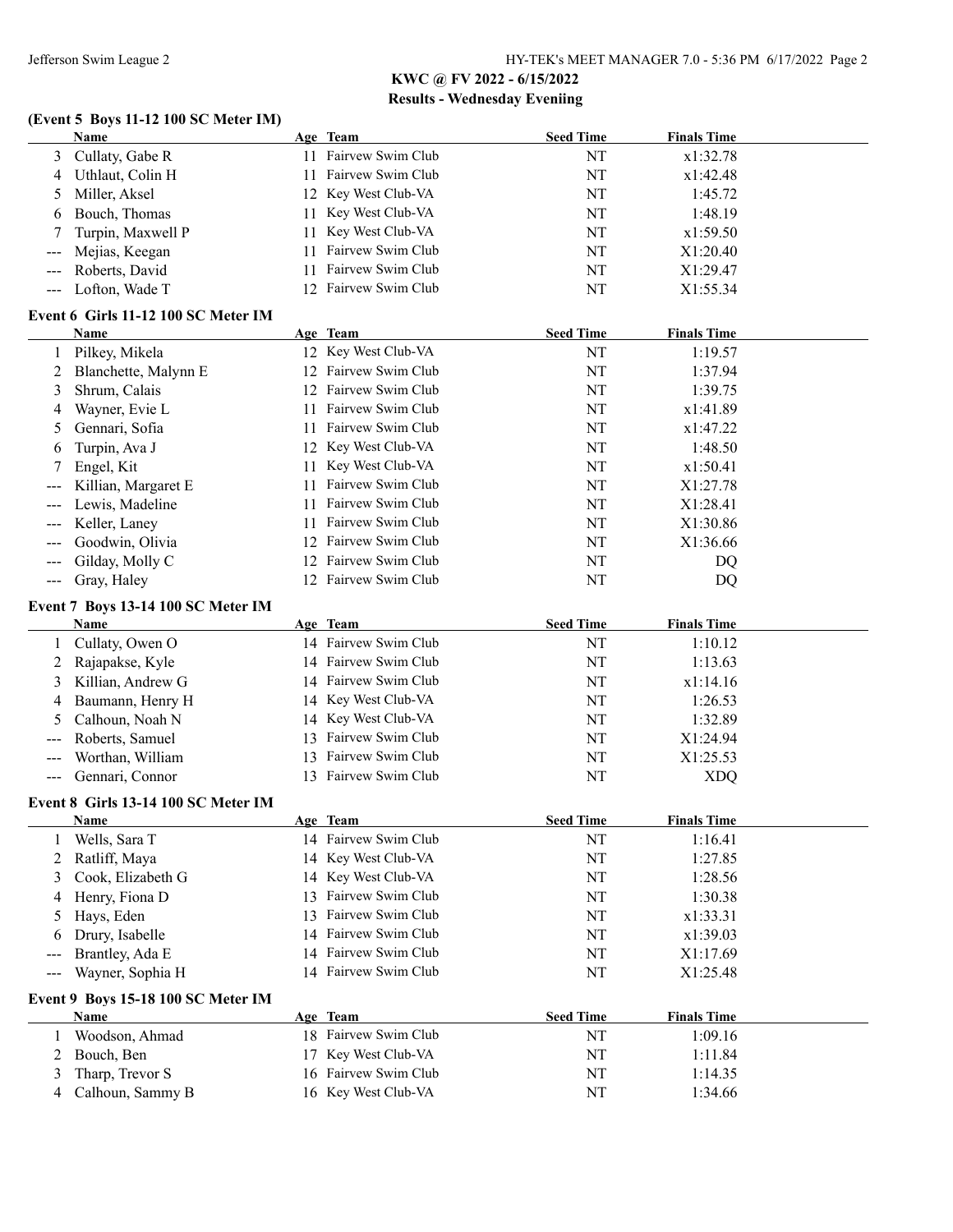# **(Event 9 Boys 15-18 100 SC Meter IM)**

|                                      | Name                                           |        | Age Team                        | <b>Seed Time</b> | <b>Finals Time</b> |  |  |
|--------------------------------------|------------------------------------------------|--------|---------------------------------|------------------|--------------------|--|--|
|                                      | Strickler, Sawyer J                            |        | 16 Fairvew Swim Club            | NT               | X1:12.65           |  |  |
| Event 10 Girls 15-18 100 SC Meter IM |                                                |        |                                 |                  |                    |  |  |
|                                      | Name                                           |        | Age Team                        | <b>Seed Time</b> | <b>Finals Time</b> |  |  |
| 1                                    | Smith, Cameron L                               |        | 16 Fairvew Swim Club            | NT               | 1:12.37            |  |  |
| 2                                    | Elhart, Courtney R                             |        | 17 Fairvew Swim Club            | NT               | 1:17.15            |  |  |
| 3                                    | Britt, Lauren P                                |        | 15 Fairvew Swim Club            | NT               | x1:22.50           |  |  |
| 4                                    | Henry, Lorelei P                               |        | 16 Fairvew Swim Club            | NT               | x1:25.33           |  |  |
| 5                                    | Baumann, Lucy J                                |        | 17 Key West Club-VA             | NT               | 1:31.04            |  |  |
| ---                                  | Wells, Maddie I                                | 17     | Fairvew Swim Club               | NT               | X1:16.65           |  |  |
| ---                                  | Lynch, Amelia M                                |        | 15 Fairvew Swim Club            | NT               | X1:24.43           |  |  |
|                                      | Event 21 Boys 8 & Under 25 SC Meter Freestyle  |        |                                 |                  |                    |  |  |
|                                      | Name                                           |        | Age Team                        | <b>Seed Time</b> | <b>Finals Time</b> |  |  |
| 1                                    | Austin, Anders                                 |        | 8 Fairvew Swim Club             | NT               | 20.20              |  |  |
| 2                                    | Jaskot, Whitt K                                |        | 6 Key West Club-VA              | NT               | 24.41              |  |  |
| 3                                    | Lynch, Dalton                                  |        | 7 Fairvew Swim Club             | NT               | 26.55              |  |  |
| 4                                    | Almzayyen, Yusuf                               | 7      | Key West Club-VA                | NT               | 26.76              |  |  |
| 5                                    | Matz, Nathan J                                 | 8      | Key West Club-VA                | NT               | x27.25             |  |  |
| 6                                    | Handrich, Dylan                                | 8      | Key West Club-VA                | NT               | x29.83             |  |  |
| 7                                    | Turpin, Alex                                   |        | Key West Club-VA                | NT               | x29.95             |  |  |
| 8                                    | Lund, Tyler                                    | 8      | Fairvew Swim Club               | NT               | x30.18             |  |  |
| 9                                    | Lund, Owen                                     |        | Fairvew Swim Club               | NT               | x30.35             |  |  |
| 10                                   | Mackrous Jr., Andrew                           | 8      | Fairvew Swim Club               | NT               | x31.31             |  |  |
| 11                                   | Lawrence, Callum V                             | 8      | Key West Club-VA                | NT               | x35.48             |  |  |
| 12                                   | Colbert, Jamison                               |        | Fairvew Swim Club               | NT               | x36.38             |  |  |
| 13                                   | Hovis, Jack P                                  | 8      | Key West Club-VA                | NT               | x38.60             |  |  |
| 14                                   | Carroll, Keegan L                              |        | Key West Club-VA                | NT               | x38.86             |  |  |
| 15                                   | Eways, Harrison E                              |        | Key West Club-VA                | NT               | x39.69             |  |  |
| 16                                   | Vetter, Samuel                                 |        | Fairvew Swim Club               | NT               | x39.96             |  |  |
| 17                                   | McMahon, Declan                                |        | Fairvew Swim Club               | NT               | x40.57             |  |  |
| 18                                   | Melton, Easton B                               |        | Key West Club-VA                | NT               | x47.55             |  |  |
| 19                                   | Mejias, Brodie                                 |        | Fairvew Swim Club               | NT               | x48.03             |  |  |
| ---                                  | Racine, Asher                                  | 8      | Fairvew Swim Club               | NT               | X32.78             |  |  |
| $---$                                | Gilday, Mark                                   | 8      | Fairvew Swim Club               | NT               | X34.72             |  |  |
|                                      | Event 21P Boys 6 & Under 25 SC Meter Freestyle |        |                                 |                  |                    |  |  |
|                                      | Name                                           |        | Age Team                        | <b>Seed Time</b> | <b>Finals Time</b> |  |  |
| 1                                    | Neumann, Oliver                                | 6      | Fairvew Swim Club               | NT               | 29.72              |  |  |
| 2                                    | Wylie, Benjamin                                | 5      | Fairvew Swim Club               | NT               | 39.61              |  |  |
| 3                                    | Demchak, Eli J                                 | 6      | Key West Club-VA                | NT               | 42.59              |  |  |
| 4                                    | Kyin, Harrison T                               | 6      | Key West Club-VA                | NT               | 49.78              |  |  |
| 5                                    | Galang, Ezra                                   | 5      | Fairvew Swim Club               | NT               | x57.79             |  |  |
| 6                                    | Hottle, Everett                                | 5      | Key West Club-VA                | NT               | x1:08.25           |  |  |
|                                      |                                                |        |                                 |                  |                    |  |  |
|                                      | Event 22 Girls 8 & Under 25 SC Meter Freestyle |        |                                 |                  |                    |  |  |
|                                      | <b>Name</b>                                    |        | Age Team<br>8 Fairvew Swim Club | <b>Seed Time</b> | <b>Finals Time</b> |  |  |
| 1                                    | Britt, Sarah K                                 | 8      | Key West Club-VA                | NT               | 23.50              |  |  |
| 2                                    | Tuerk, Ava M                                   |        | Key West Club-VA                | NT               | 24.25              |  |  |
| 3                                    | Duff, Grace Ann M                              | 8<br>7 | Fairvew Swim Club               | NT               | 26.60              |  |  |
| 4                                    | Lofton, Annie                                  | 8      | Fairvew Swim Club               | NT               | 29.50              |  |  |
| 5                                    | Arnold, Emma                                   |        | 7 Fairvew Swim Club             | NT               | x31.38             |  |  |
| 6                                    | Bilenkij, Skye                                 |        |                                 | NT               | x31.43             |  |  |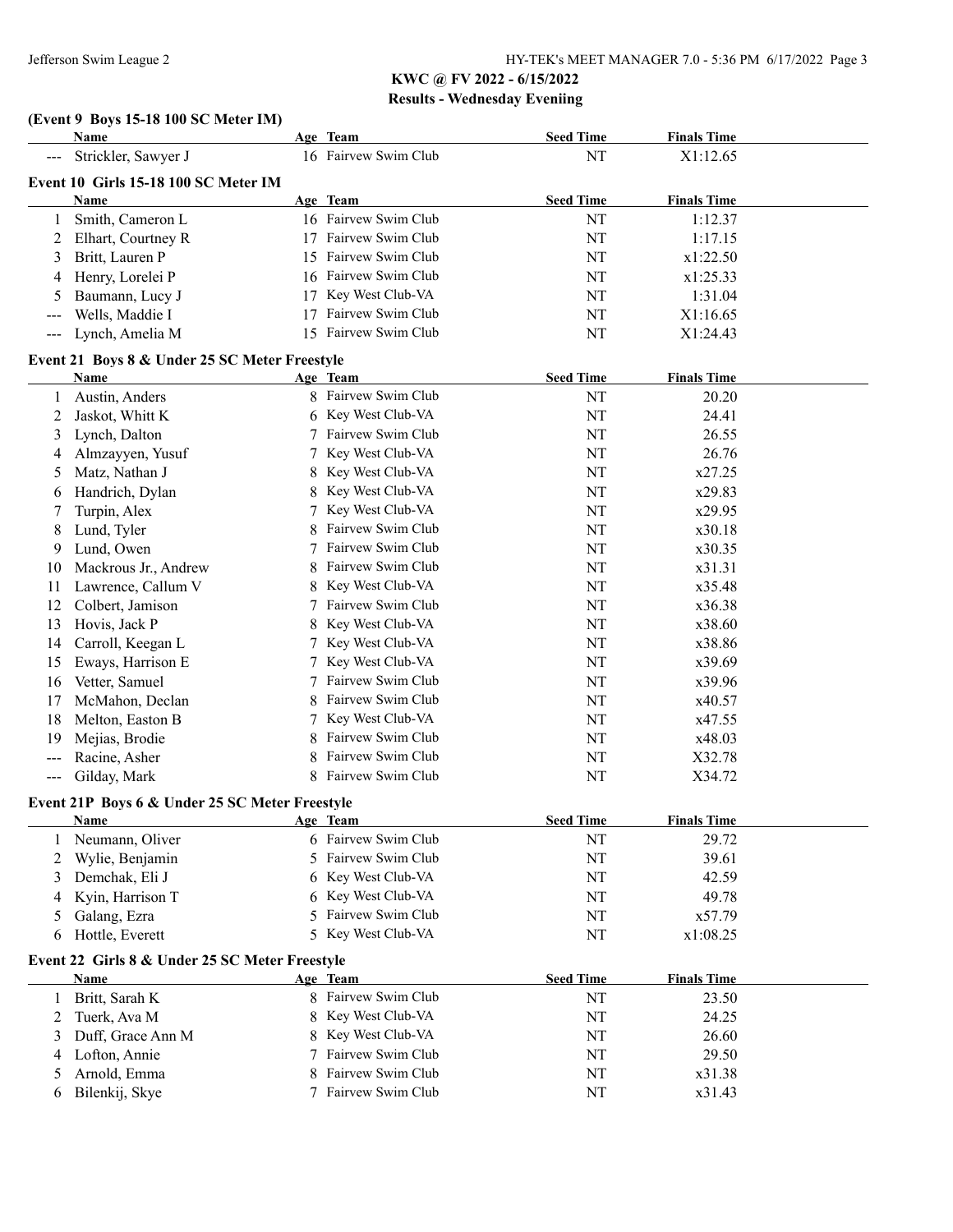#### **(Event 22 Girls 8 & Under 25 SC Meter Freestyle)**

|                   | (Event 22) Girls o & Under 25 SC Meter Preestyle) |    |                      |                  |                    |  |
|-------------------|---------------------------------------------------|----|----------------------|------------------|--------------------|--|
|                   | Name                                              |    | Age Team             | <b>Seed Time</b> | <b>Finals Time</b> |  |
| 7                 | Arnold, Kate                                      |    | 8 Fairvew Swim Club  | NT               | x34.25             |  |
| 8                 | Lofton, Winnie                                    |    | 7 Fairvew Swim Club  | NT               | x36.43             |  |
| 9                 | Gray, Kaycie                                      |    | 7 Fairvew Swim Club  | NT               | x37.04             |  |
| 10                | Tuerk, Ella F                                     |    | 8 Key West Club-VA   | NT               | x38.06             |  |
| 11                | Huffman, Anna                                     |    | 7 Fairvew Swim Club  | NT               | x39.53             |  |
| 12                | Abercrombie, Myla R                               |    | 7 Key West Club-VA   | NT               | x41.59             |  |
| 13                | Soukoulis, Isabella L                             |    | 7 Key West Club-VA   | NT               | x42.42             |  |
| 14                | Wright, Anna                                      | 8  | Fairvew Swim Club    | NT               | x46.26             |  |
| 15                | Cecere, Holly                                     | 8  | Fairvew Swim Club    | NT               | x49.16             |  |
| 16                | VanDyke, Hazel                                    |    | 7 Fairvew Swim Club  | NT               | x1:05.53           |  |
| $---$             | Goodwin, Monica                                   |    | 7 Fairvew Swim Club  | NT               | X22.78             |  |
| $---$             | Murray, Bryn                                      |    | 7 Fairvew Swim Club  | NT               | X24.03             |  |
|                   | Bradshaw, Piper                                   | 8  | Fairvew Swim Club    | NT               | X24.14             |  |
|                   | Hansen, Celia                                     |    | 7 Fairvew Swim Club  | NT               | X24.62             |  |
| $---$             | Lewis, Clara                                      |    | 8 Fairvew Swim Club  | NT               | X26.03             |  |
|                   |                                                   |    |                      |                  |                    |  |
|                   | Event 22P Girls 6 & Under 25 SC Meter Freestyle   |    |                      |                  |                    |  |
|                   | <b>Name</b>                                       |    | Age Team             | <b>Seed Time</b> | <b>Finals Time</b> |  |
| 1                 | Guillard, Jordan                                  |    | 6 Fairvew Swim Club  | NT               | 28.87              |  |
| 2                 | Racine, Cora                                      |    | Fairvew Swim Club    | NT               | 30.69              |  |
| 3                 | Hovis, Ruby K                                     |    | 6 Key West Club-VA   | NT               | 39.50              |  |
| 4                 | Perdue, Olive                                     |    | Fairvew Swim Club    | NT               | x40.28             |  |
| 5                 | Hicks, Harper                                     |    | Fairvew Swim Club    | NT               | x46.31             |  |
| 6                 | White, Maggie K                                   | 5. | Key West Club-VA     | NT               | 47.01              |  |
| 7                 | Handrich, Eva                                     | 6  | Key West Club-VA     | NT               | x1:00.45           |  |
| 8                 | Stanley, Julia G                                  | 6  | Key West Club-VA     | NT               | x1:04.09           |  |
| 9                 | Key, Lillian G                                    |    | 5 Key West Club-VA   | NT               | x1:13.00           |  |
| 10                | Schnable, Olivia M                                |    | 6 Key West Club-VA   | NT               | x1:14.72           |  |
|                   | Event 23 Boys 9-10 50 SC Meter Freestyle          |    |                      |                  |                    |  |
|                   | Name                                              |    | Age Team             | <b>Seed Time</b> | <b>Finals Time</b> |  |
| 1                 | Huffman, Will S                                   |    | 10 Fairvew Swim Club | NT               | 38.06              |  |
|                   | Vetter, Michael                                   |    | 10 Fairvew Swim Club | NT               | 52.25              |  |
| 2                 |                                                   |    | 9 Key West Club-VA   | NT               | 55.09              |  |
| 3                 | Abercrombie, Nathan A                             |    | 9 Fairvew Swim Club  |                  |                    |  |
| 4                 | Shrum, Olin                                       |    | 9 Fairvew Swim Club  | NT               | x58.37             |  |
| 5                 | Jones-Twiggs, Andrew                              |    |                      | NT               | x1:01.00           |  |
| 6                 | Spencer, Samuel                                   |    | 10 Fairvew Swim Club | NT               | x1:15.66           |  |
|                   | Stanley, Conner J                                 |    | 9 Key West Club-VA   | NT               | 1:17.51            |  |
| 8                 | Athayde, Quincy Q                                 |    | 9 Key West Club-VA   | NT               | x1:22.54           |  |
| $---$             | Killian, Matthew                                  | 9. | Fairvew Swim Club    | NT               | X37.60             |  |
| ---               | Austin, Woods                                     |    | 10 Fairvew Swim Club | NT               | X44.44             |  |
| $\qquad \qquad -$ | Carter, Bryant                                    | 10 | Fairvew Swim Club    | NT               | X52.39             |  |
|                   | Event 24 Girls 9-10 50 SC Meter Freestyle         |    |                      |                  |                    |  |
|                   | Name                                              |    | Age Team             | <b>Seed Time</b> | <b>Finals Time</b> |  |
| 1                 | Guillard, Elise                                   |    | 10 Fairvew Swim Club | NT               | 40.00              |  |
| 2                 | Maupin, Coco M                                    |    | 10 Key West Club-VA  | NT               | 43.22              |  |
| 3                 | Veglio Torres, Paula                              |    | 9 Fairvew Swim Club  | NT               | 49.00              |  |
| 4                 | Swift, Harper                                     | 9. | Fairvew Swim Club    | NT               | x50.35             |  |
| 5                 | Racine, Violet                                    |    | 10 Fairvew Swim Club | NT               | x52.72             |  |
| 6                 | Kyin, Emma M                                      |    | 9 Key West Club-VA   | NT               | 58.31              |  |
| 7                 | Carper, Sophie H                                  |    | 9 Key West Club-VA   | NT               | x1:03.57           |  |
|                   |                                                   |    |                      |                  |                    |  |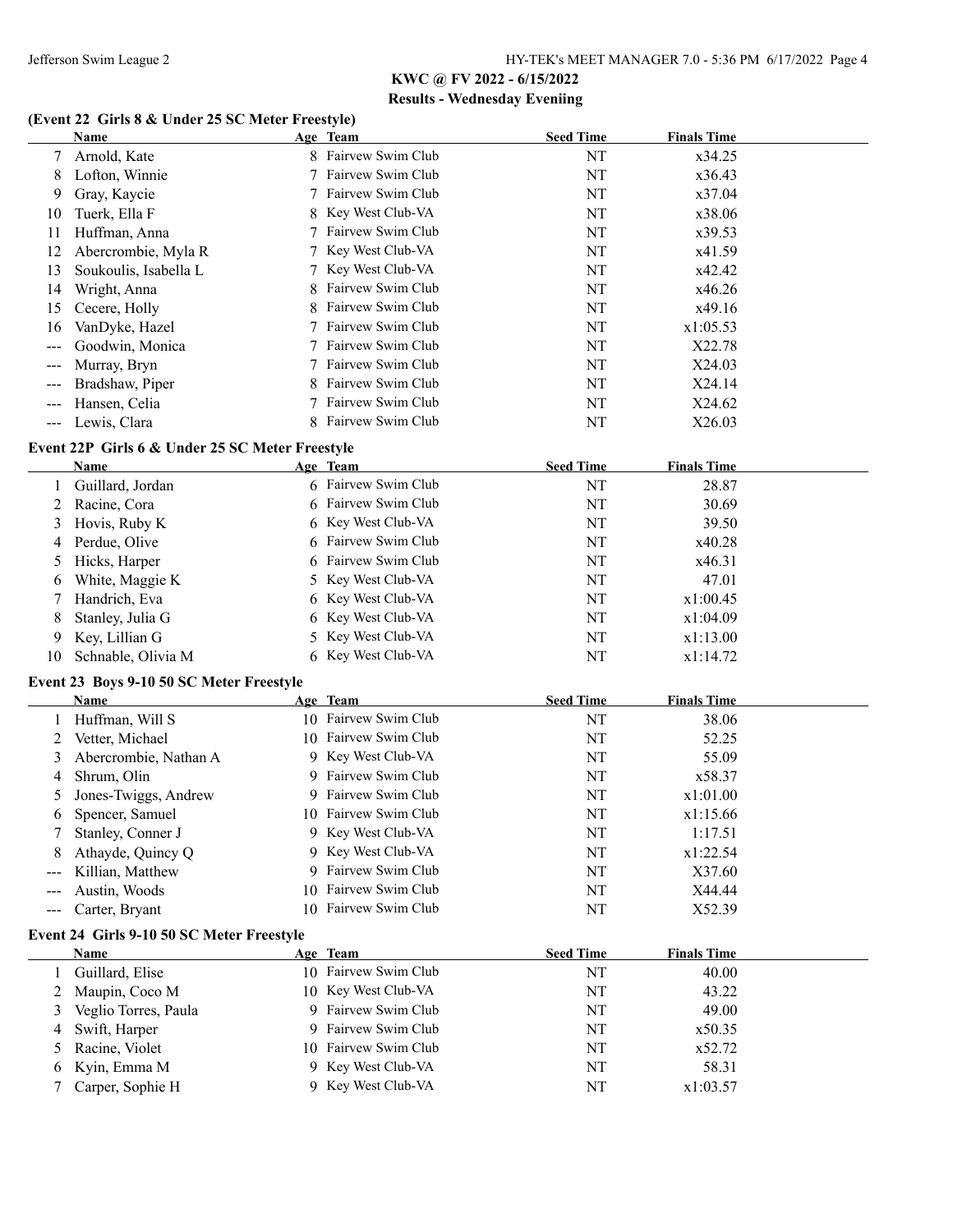|                                           | (Event 24 Girls 9-10 50 SC Meter Freestyle) |    |                      |                  |                    |  |
|-------------------------------------------|---------------------------------------------|----|----------------------|------------------|--------------------|--|
|                                           | Name                                        |    | Age Team             | <b>Seed Time</b> | <b>Finals Time</b> |  |
| 8                                         | Melton, Aubrie G                            |    | 9 Key West Club-VA   | NT               | x1:06.72           |  |
| 9                                         | Eways, Lylah B                              |    | 9 Key West Club-VA   | NT               | x1:14.25           |  |
| 10                                        | Key, Anna P                                 |    | 9 Key West Club-VA   | NT               | x1:18.80           |  |
| 11                                        | Peacoe, Willow                              |    | 9 Fairvew Swim Club  | NT               | x2:02.28           |  |
| $---$                                     | Brugh, Addison C                            |    | 10 Fairvew Swim Club | NT               | X44.02             |  |
| $\qquad \qquad - \qquad -$                | Gilday, Clare                               |    | 10 Fairvew Swim Club | NT               | X51.35             |  |
|                                           | Event 25 Boys 11-12 50 SC Meter Freestyle   |    |                      |                  |                    |  |
|                                           | Name                                        |    | Age Team             | <b>Seed Time</b> | <b>Finals Time</b> |  |
| 1                                         | Roberts, David                              |    | 11 Fairvew Swim Club | NT               | 33.84              |  |
| 2                                         | Carter, Curtis                              |    | 12 Fairvew Swim Club | NT               | 35.50              |  |
| 3                                         | Jones-Twiggs, Bela                          |    | 11 Fairvew Swim Club | NT               | x38.60             |  |
| 4                                         | Bouch, Thomas                               |    | 11 Key West Club-VA  | NT               | 39.09              |  |
| 5                                         | Blanchette, Jack M                          |    | 12 Fairvew Swim Club | NT               | x45.25             |  |
| 6                                         | Davis, Zach C                               |    | 11 Key West Club-VA  | NT               | 47.08              |  |
| 7                                         | Peacoe, Cooper P                            |    | 11 Fairvew Swim Club | NT               | x1:05.64           |  |
| $---$                                     | Cullaty, Gabe R                             |    | 11 Fairvew Swim Club | NT               | X35.91             |  |
| $\qquad \qquad \textbf{---} \textbf{---}$ | Galang, Matias                              |    | 11 Fairvew Swim Club | NT               | X43.84             |  |
| $\qquad \qquad - \qquad -$                | Henry, Finn P                               |    | 11 Fairvew Swim Club | NT               | X44.03             |  |
|                                           | Event 26 Girls 11-12 50 SC Meter Freestyle  |    |                      |                  |                    |  |
|                                           | Name                                        |    | Age Team             | <b>Seed Time</b> | <b>Finals Time</b> |  |
| 1                                         | Killian, Margaret E                         |    | 11 Fairvew Swim Club | NT               | 34.66              |  |
| 2                                         | Blanchette, Malynn E                        |    | 12 Fairvew Swim Club | NT               | 36.03              |  |
| 3                                         | Morales, Susannah                           |    | 12 Fairvew Swim Club | NT               | x38.37             |  |
| 4                                         | Shrum, Calais                               |    | 12 Fairvew Swim Club | NT               | x39.41             |  |
| 5                                         | McFadyen, Katelyn                           | 11 | Fairvew Swim Club    | NT               | x40.97             |  |
| 6                                         | Gennari, Sofia                              |    | 11 Fairvew Swim Club | NT               | x42.93             |  |
| 7                                         | Engler, Eva                                 |    | 12 Key West Club-VA  | NT               | 47.91              |  |
| 8                                         | Matz, Abigail C                             |    | 11 Key West Club-VA  | NT               | 52.51              |  |
| 9                                         | Arnold, Erin                                | 11 | Fairvew Swim Club    | NT               | x58.72             |  |
|                                           | Gray, Haley                                 |    | 12 Fairvew Swim Club | NT               | X36.81             |  |
| $---$                                     | Wayner, Evie L                              | 11 | Fairvew Swim Club    | NT               | X39.94             |  |
| $---$                                     | Spradlin, Madison A                         | 11 | Key West Club-VA     | NT               | X43.88             |  |
| $---$                                     | Wylie, Eva                                  |    | 12 Fairvew Swim Club | NT               | X1:11.12           |  |
|                                           | Event 27 Boys 13-14 50 SC Meter Freestyle   |    |                      |                  |                    |  |
|                                           | <b>Name</b>                                 |    | Age Team             | <b>Seed Time</b> | <b>Finals Time</b> |  |
|                                           | Tharp, Keegan E                             |    | 14 Fairvew Swim Club | NT               | 31.81              |  |
| 2                                         | Worthan, William                            |    | 13 Fairvew Swim Club | NT               | 33.15              |  |
| 3                                         | Roberts, Samuel                             |    | 13 Fairvew Swim Club | NT               | x33.35             |  |
| 4                                         | Sokolowski, Charles                         |    | 13 Key West Club-VA  | NT               | 37.03              |  |
| 5                                         | Gennari, Connor                             | 13 | Fairvew Swim Club    | NT               | x41.34             |  |
| 6                                         | Butcher, Kaden                              | 13 | Key West Club-VA     | NT               | 1:00.97            |  |
| $\qquad \qquad -$                         | Killian, Andrew G                           |    | 14 Fairvew Swim Club | NT               | X28.75             |  |
|                                           | Event 28 Girls 13-14 50 SC Meter Freestyle  |    |                      |                  |                    |  |
|                                           | Name                                        |    | Age Team             | <b>Seed Time</b> | <b>Finals Time</b> |  |
| 1                                         | Brantley, Ada E                             |    | 14 Fairvew Swim Club | NT               | 30.63              |  |
| 2                                         | Wayner, Sophia H                            |    | 14 Fairvew Swim Club | NT               | 34.75              |  |
| 3                                         | Cook, Elizabeth G                           |    | 14 Key West Club-VA  | NT               | 34.78              |  |
| 4                                         | Drury, Isabelle                             |    | 14 Fairvew Swim Club | NT               | x37.26             |  |
| 5                                         | Bouch, Meredith                             |    | 14 Key West Club-VA  | NT               | 38.31              |  |
|                                           |                                             |    |                      |                  |                    |  |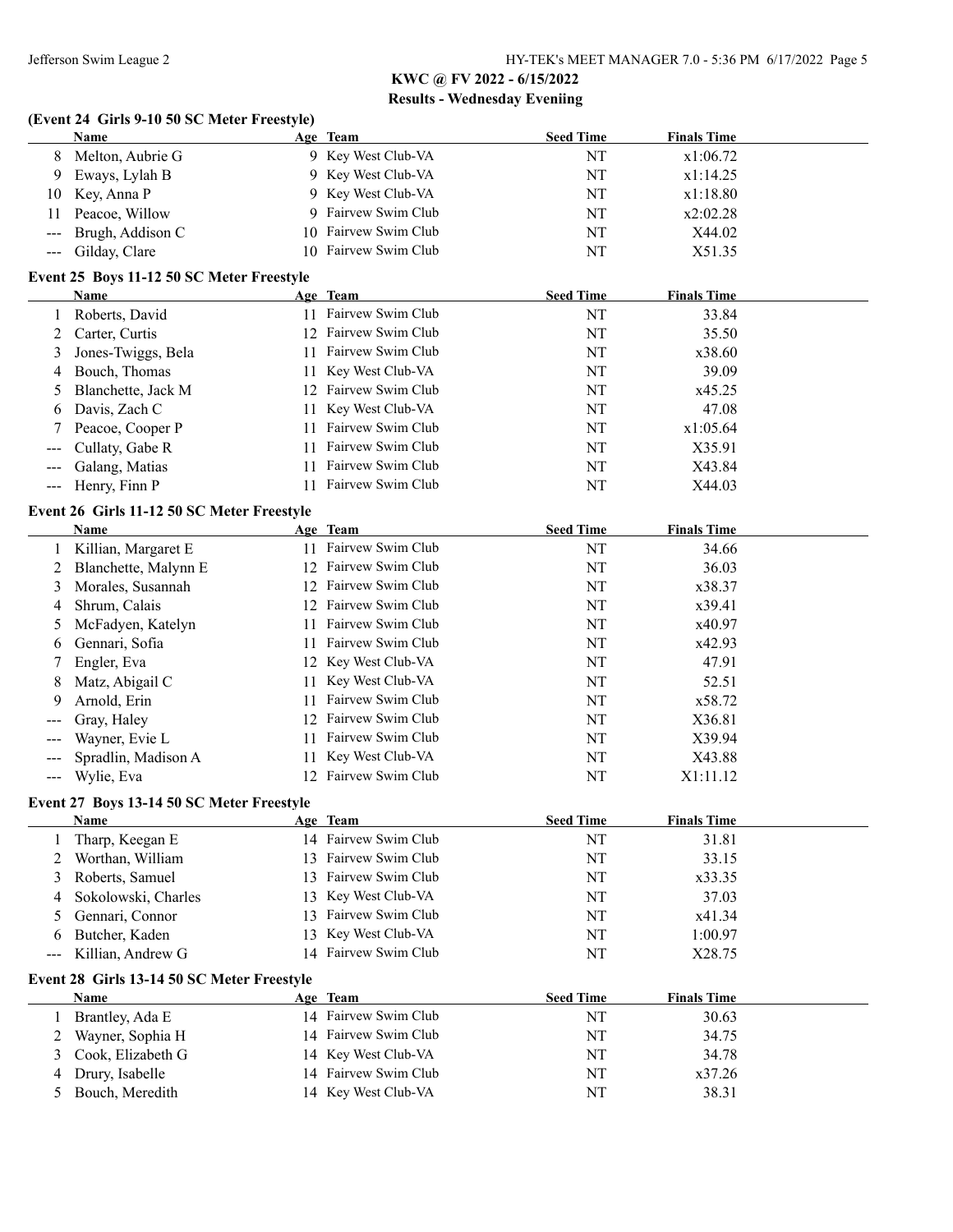|                                          | (Event 28 Girls 13-14 50 SC Meter Freestyle)      |                                            |                  |                    |  |
|------------------------------------------|---------------------------------------------------|--------------------------------------------|------------------|--------------------|--|
|                                          | Name                                              | Age Team                                   | <b>Seed Time</b> | <b>Finals Time</b> |  |
|                                          | 6 Swift, Aydalin                                  | 14 Fairvew Swim Club                       | NT               | x39.63             |  |
| $---$                                    | Colbert, Sarah                                    | 14 Fairvew Swim Club                       | NT               | X36.23             |  |
| $\hspace{0.05cm} \ldots \hspace{0.05cm}$ | Uthlaut, Emily C                                  | 14 Fairvew Swim Club                       | NT               | X36.84             |  |
|                                          | Event 29 Boys 15-18 50 SC Meter Freestyle         |                                            |                  |                    |  |
|                                          | Name                                              | Age Team                                   | <b>Seed Time</b> | <b>Finals Time</b> |  |
|                                          | 1 Morales, Josh                                   | 15 Fairvew Swim Club                       | NT               | 30.22              |  |
|                                          | 2 Bouch, Carson R                                 | 16 Key West Club-VA                        | NT               | 32.94              |  |
| $\qquad \qquad \text{---}$               | Tharp, Trevor S                                   | 16 Fairvew Swim Club                       | NT               | X28.72             |  |
|                                          | Event 30 Girls 15-18 50 SC Meter Freestyle        |                                            |                  |                    |  |
|                                          | Name                                              | Age Team                                   | <b>Seed Time</b> | <b>Finals Time</b> |  |
|                                          | 1 Wells, Maddie I                                 | 17 Fairvew Swim Club                       | NT               | 30.00              |  |
|                                          | 2 Lynch, Amelia M                                 | 15 Fairvew Swim Club                       | NT               | 32.78              |  |
| 3                                        | Ham, Katherine O                                  | 17 Key West Club-VA                        | NT               | 36.03              |  |
| $---$                                    | Henry, Lorelei P                                  | 16 Fairvew Swim Club                       | NT               | X32.88             |  |
| $---$                                    | Britt, Lauren P                                   | 15 Fairvew Swim Club                       | NT               | X33.59             |  |
| $\qquad \qquad \text{---}$               | Higgins, Katie                                    | 17 Key West Club-VA                        | NT               | X33.87             |  |
|                                          | Event 31 Boys 8 & Under 25 SC Meter Breaststroke  |                                            |                  |                    |  |
|                                          | Name                                              | Age Team                                   | <b>Seed Time</b> | <b>Finals Time</b> |  |
|                                          | 1 Kidd, Zachary A                                 | 8 Key West Club-VA                         | NT               | 28.86              |  |
| $\hspace{0.05cm} \ldots \hspace{0.05cm}$ | Pritchard, Wyatt                                  | 7 Key West Club-VA                         | NT               | DQ                 |  |
| $\qquad \qquad -$                        | Gilday, Mark                                      | 8 Fairvew Swim Club                        | NT               | DQ                 |  |
| $\qquad \qquad \text{---}$               | Austin, Anders                                    | 8 Fairvew Swim Club                        | NT               | DQ                 |  |
|                                          | Event 32 Girls 8 & Under 25 SC Meter Breaststroke |                                            |                  |                    |  |
|                                          |                                                   |                                            |                  |                    |  |
|                                          |                                                   |                                            |                  |                    |  |
|                                          | Name                                              | Age Team                                   | <b>Seed Time</b> | <b>Finals Time</b> |  |
|                                          | 1 Goodwin, Monica                                 | 7 Fairvew Swim Club                        | NT               | 31.69              |  |
| 2                                        | Bradshaw, Piper                                   | 8 Fairvew Swim Club                        | NT               | 36.25              |  |
| 3                                        | Lofton, Winnie                                    | 7 Fairvew Swim Club                        | NT               | x39.06             |  |
| $---$                                    | Wright, Edie C                                    | 7 Key West Club-VA                         | NT               | DQ                 |  |
| $\hspace{0.05cm} \ldots \hspace{0.05cm}$ | Lofton, Annie                                     | 7 Fairvew Swim Club                        | NT               | DQ                 |  |
|                                          | Event 33 Boys 9-10 50 SC Meter Breaststroke       |                                            |                  |                    |  |
|                                          | Name                                              | Age Team                                   | <b>Seed Time</b> | <b>Finals Time</b> |  |
|                                          | Huffman, Will S                                   | 10 Fairvew Swim Club                       | NT               | 53.56              |  |
| 2                                        | Austin, Woods                                     | 10 Fairvew Swim Club                       | NT               | 1:00.50            |  |
| 3                                        | Sokolowski, Conrad                                | 10 Key West Club-VA                        | NT               | 1:51.75            |  |
|                                          | Event 34 Girls 9-10 50 SC Meter Breaststroke      |                                            |                  |                    |  |
|                                          | <b>Name</b>                                       | Age Team                                   | <b>Seed Time</b> | <b>Finals Time</b> |  |
| 1                                        | Brugh, Addison C                                  | 10 Fairvew Swim Club                       | NT               | 57.37              |  |
| 2                                        | Goodwin, Vanessa                                  | 9 Fairvew Swim Club                        | NT               | 1:00.80            |  |
| 3                                        | Eways, Lylah B                                    | 9 Key West Club-VA                         | NT               | 1:27.56            |  |
| 4                                        | Kyin, Emma M                                      | 9 Key West Club-VA                         | NT               | 1:30.56            |  |
| 5                                        | Melton, Aubrie G                                  | 9 Key West Club-VA                         | NT               | x1:35.94           |  |
| $---$                                    | Wells, Emily M                                    | 10 Fairvew Swim Club                       | NT               | X46.18             |  |
| $---$                                    | Clarke, Katie I                                   | 9 Key West Club-VA                         | NT               | DQ                 |  |
| $---$                                    | Armstrong, Hannah                                 | 10 Key West Club-VA                        | NT               | DQ                 |  |
| $\qquad \qquad -$<br>$---$               | Racine, Violet<br>Pritchard, Avery                | 10 Fairvew Swim Club<br>9 Key West Club-VA | NT<br>NT         | DQ<br>DQ           |  |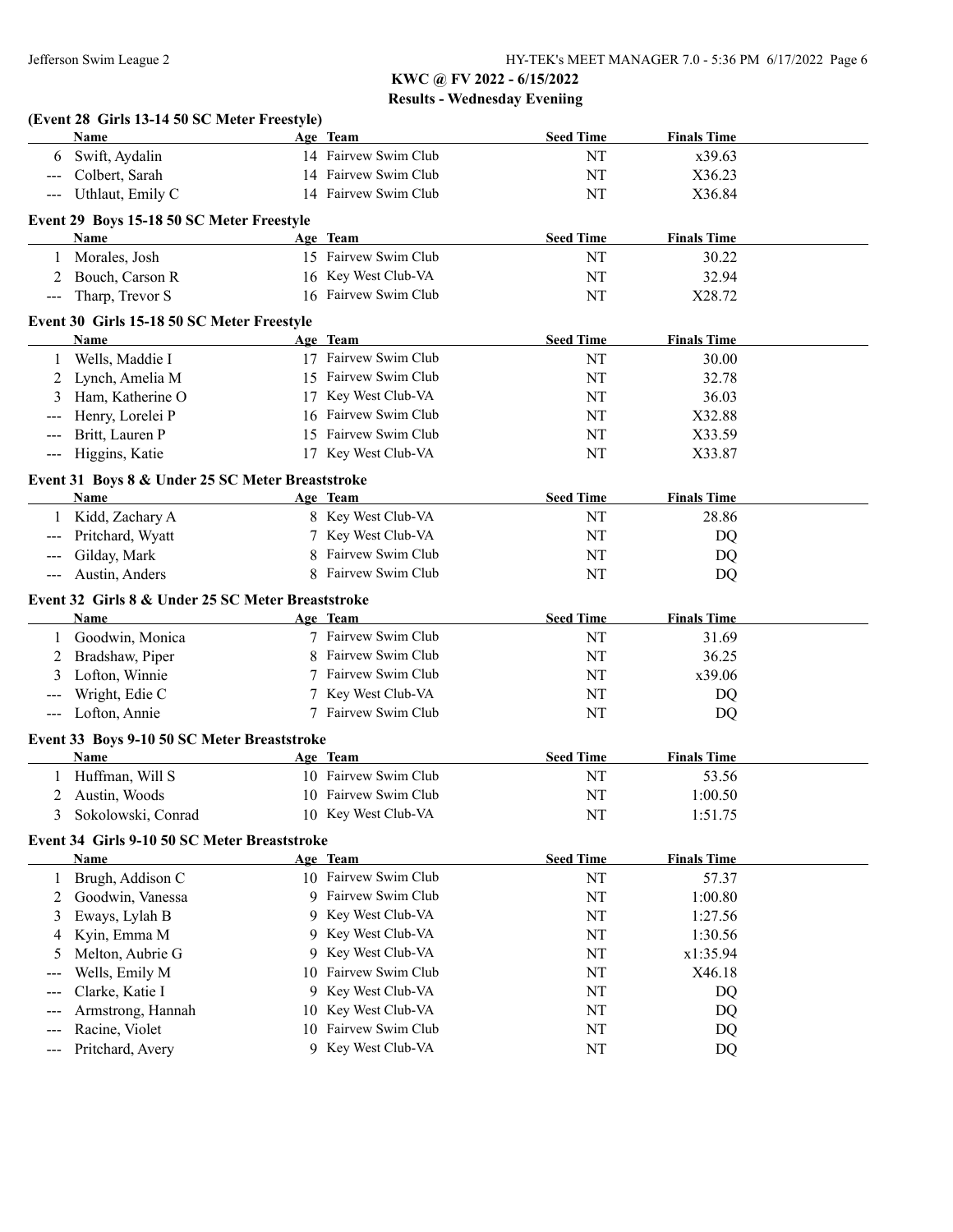|                            | Event 35 Boys 11-12 50 SC Meter Breaststroke   |                      |                  |                    |  |
|----------------------------|------------------------------------------------|----------------------|------------------|--------------------|--|
|                            | <b>Name</b>                                    | Age Team             | <b>Seed Time</b> | <b>Finals Time</b> |  |
| 1                          | Uthlaut, Colin H                               | 11 Fairvew Swim Club | NT               | 49.10              |  |
| 2                          | Henry, Finn P                                  | 11 Fairvew Swim Club | NT               | 57.84              |  |
| 3                          | Blanchette, Jack M                             | 12 Fairvew Swim Club | NT               | x58.75             |  |
| 4                          | Lofton, Wade T                                 | 12 Fairvew Swim Club | NT               | x1:03.13           |  |
| ---                        | Davis, Zach C                                  | 11 Key West Club-VA  | NT               | DQ                 |  |
| ---                        | Galang, Matias                                 | 11 Fairvew Swim Club | NT               | DQ                 |  |
|                            | Event 36 Girls 11-12 50 SC Meter Breaststroke  |                      |                  |                    |  |
|                            | <b>Name</b>                                    | Age Team             | <b>Seed Time</b> | <b>Finals Time</b> |  |
| 1                          | Gray, Haley                                    | 12 Fairvew Swim Club | NT               | 44.25              |  |
| 2                          | Lewis, Madeline                                | 11 Fairvew Swim Club | NT               | 46.18              |  |
| 3                          | Turpin, Ava J                                  | 12 Key West Club-VA  | NT               | 52.22              |  |
| 4                          | Gilday, Molly C                                | 12 Fairvew Swim Club | NT               | x1:00.12           |  |
| 5                          | Engler, Eva                                    | 12 Key West Club-VA  | NT               | 1:08.48            |  |
| 6                          | Spradlin, Madison A                            | 11 Key West Club-VA  | NT               | x1:11.72           |  |
| $---$                      | McFadyen, Katelyn                              | 11 Fairvew Swim Club | NT               | <b>XDQ</b>         |  |
|                            | Event 37 Boys 13-14 50 SC Meter Breaststroke   |                      |                  |                    |  |
|                            | Name                                           | Age Team             | <b>Seed Time</b> | <b>Finals Time</b> |  |
| 1                          | Cullaty, Owen O                                | 14 Fairvew Swim Club | NT               | 35.56              |  |
| 2                          | Killian, Andrew G                              | 14 Fairvew Swim Club | NT               | 38.65              |  |
| 3                          | Baumann, Henry H                               | 14 Key West Club-VA  | NT               | 42.97              |  |
| 4                          | Tharp, Keegan E                                | 14 Fairvew Swim Club | NT               | x44.43             |  |
| 5                          | Spradlin, Landon M                             | 13 Key West Club-VA  | NT               | 50.53              |  |
| ---                        | Sokolowski, Charles                            | 13 Key West Club-VA  | NT               | DQ                 |  |
|                            | Event 38 Girls 13-14 50 SC Meter Breaststroke  |                      |                  |                    |  |
|                            | Name                                           | Age Team             | <b>Seed Time</b> | <b>Finals Time</b> |  |
| 1                          | Maupin, Ellery K                               | 14 Key West Club-VA  | NT               | 43.03              |  |
| 2                          | Uthlaut, Emily C                               | 14 Fairvew Swim Club | NT               | 48.44              |  |
| 3                          | Hays, Eden                                     | 13 Fairvew Swim Club | NT               | 49.16              |  |
| 4                          | Colbert, Sarah                                 | 14 Fairvew Swim Club | NT               | x49.38             |  |
| $\qquad \qquad - \qquad -$ | Owen, Marly A                                  | 14 Key West Club-VA  | NT               | DQ                 |  |
|                            | Event 39 Boys 15-18 50 SC Meter Breaststroke   |                      |                  |                    |  |
|                            | Name                                           | Age Team             | <b>Seed Time</b> | <b>Finals Time</b> |  |
|                            | Woodson, Ahmad                                 | 18 Fairvew Swim Club | NT               | 39.13              |  |
| 2                          | Strickler, Sawyer J                            | 16 Fairvew Swim Club | NT               | 39.83              |  |
| 3                          | Calhoun, Sammy B                               | 16 Key West Club-VA  | NT               | 47.50              |  |
|                            | Event 40 Girls 15-18 50 SC Meter Breaststroke  |                      |                  |                    |  |
|                            | Name                                           | Age Team             | <b>Seed Time</b> | <b>Finals Time</b> |  |
|                            | Henry, Lorelei P                               | 16 Fairvew Swim Club | NT               | 48.81              |  |
| 2                          | Ham, Katherine O                               | 17 Key West Club-VA  | NT               | 52.62              |  |
| ---                        | Smith, Cameron L                               | 16 Fairvew Swim Club | NT               | X36.20             |  |
| ---                        | Elhart, Courtney R                             | 17 Fairvew Swim Club | NT               | X38.12             |  |
|                            | Event 41 Boys 8 & Under 25 SC Meter Backstroke |                      |                  |                    |  |
|                            | Name                                           | Age Team             | <b>Seed Time</b> | <b>Finals Time</b> |  |
| 1                          | Matz, Nathan J                                 | 8 Key West Club-VA   | NT               | 30.78              |  |
| 2                          | Racine, Asher                                  | Fairvew Swim Club    | NT               | 31.15              |  |
| 3                          | Handrich, Dylan                                | Key West Club-VA     | NT               | 36.78              |  |
| 4                          | Turpin, Alex                                   | Key West Club-VA     | NT               | x36.90             |  |
|                            |                                                |                      |                  |                    |  |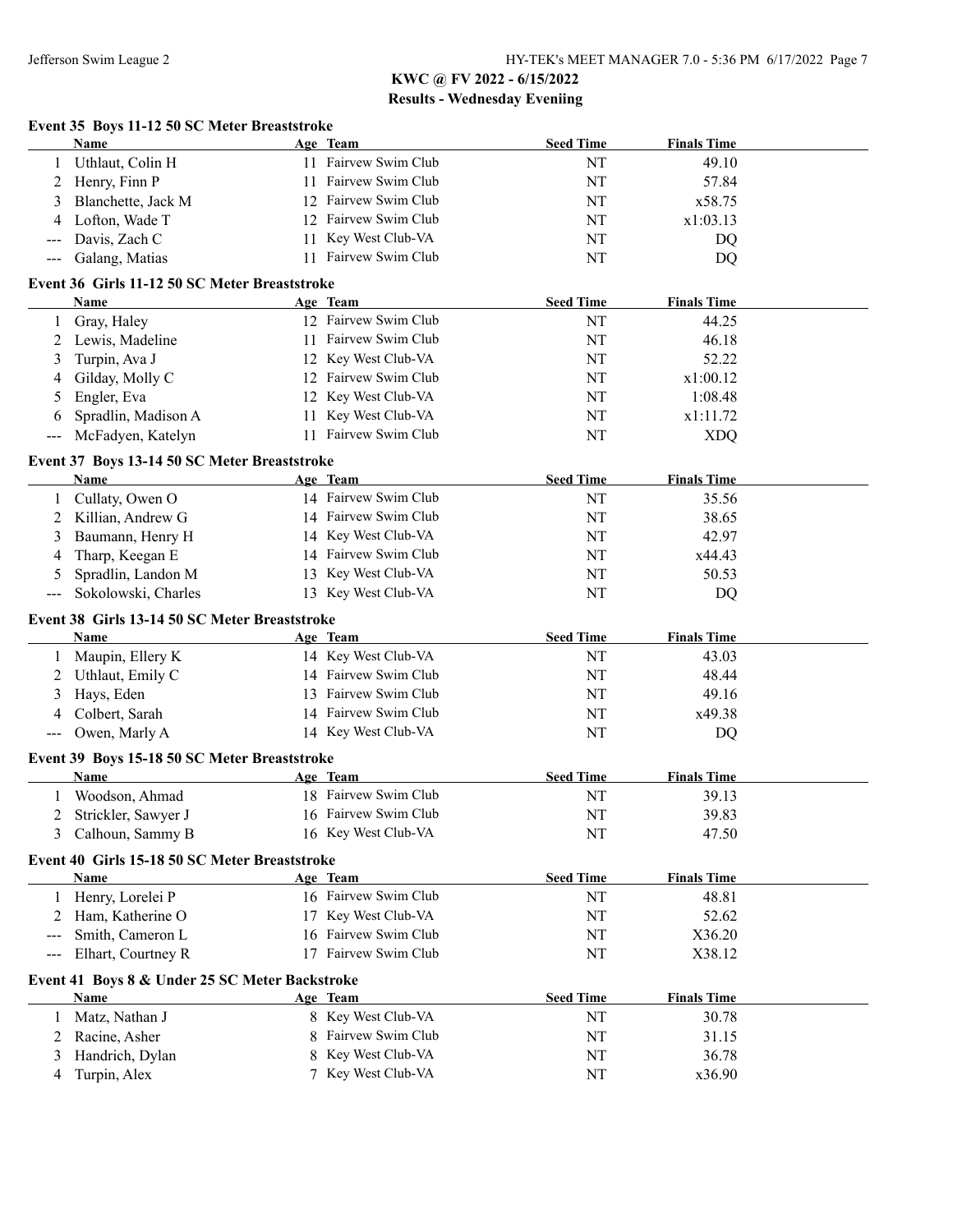### **(Event 41 Boys 8 & Under 25 SC Meter Backstroke)**

|                                          | <b>Name</b>                                      |    | Age Team            | <b>Seed Time</b> | <b>Finals Time</b> |  |
|------------------------------------------|--------------------------------------------------|----|---------------------|------------------|--------------------|--|
| 5                                        | Lund, Tyler                                      |    | 8 Fairvew Swim Club | NT               | 37.15              |  |
| 6                                        | Hovis, Jack P                                    |    | Key West Club-VA    | NT               | x39.10             |  |
|                                          | Lynch, Dalton                                    |    | Fairvew Swim Club   | NT               | x40.53             |  |
| 8                                        | McMahon, Declan                                  |    | Fairvew Swim Club   | NT               | x44.03             |  |
| 9                                        | Colbert, Jamison                                 |    | Fairvew Swim Club   | NT               | x44.12             |  |
| 10                                       | Gilday, Mark                                     |    | Fairvew Swim Club   | NT               | x44.96             |  |
| 11                                       | Melton, Easton B                                 |    | Key West Club-VA    | NT               | x45.37             |  |
| 12                                       | Carroll, Keegan L                                |    | Key West Club-VA    | NT               | x45.54             |  |
| 13                                       | Lund, Owen                                       |    | Fairvew Swim Club   | NT               | x47.06             |  |
| 14                                       | Eways, Harrison E                                |    | Key West Club-VA    | NT               | x48.03             |  |
| 15                                       | Lawrence, Callum V                               |    | Key West Club-VA    | NT               | x49.28             |  |
| 16                                       | Vetter, Samuel                                   |    | Fairvew Swim Club   | NT               | x1:00.67           |  |
| 17                                       | Mejias, Brodie                                   |    | Fairvew Swim Club   | NT               | x1:19.17           |  |
| $---$                                    | Austin, Anders                                   | 8  | Fairvew Swim Club   | NT               | X30.00             |  |
| $\hspace{0.05cm} \ldots \hspace{0.05cm}$ | Mackrous Jr., Andrew                             |    | 8 Fairvew Swim Club | NT               | DQ                 |  |
|                                          | Event 41P Boys 6 & Under 25 SC Meter Backstroke  |    |                     |                  |                    |  |
|                                          | Name                                             |    | Age Team            | <b>Seed Time</b> | <b>Finals Time</b> |  |
|                                          | Neumann, Oliver                                  |    | 6 Fairvew Swim Club | NT               | 35.22              |  |
| 2                                        | Demchak, Eli J                                   |    | 6 Key West Club-VA  | NT               | 40.25              |  |
|                                          | Kyin, Harrison T                                 |    | 6 Key West Club-VA  | NT               | 50.00              |  |
|                                          | Hottle, Everett                                  |    | 5 Key West Club-VA  | NT               | DQ                 |  |
| $\hspace{0.05cm} \ldots \hspace{0.05cm}$ | Bilenkij, Eric                                   |    | 6 Fairvew Swim Club | NT               | DQ                 |  |
|                                          | Event 42 Girls 8 & Under 25 SC Meter Backstroke  |    |                     |                  |                    |  |
|                                          | Name                                             |    | Age Team            | <b>Seed Time</b> | <b>Finals Time</b> |  |
|                                          | Tuerk, Ava M                                     |    | 8 Key West Club-VA  | NT               | 27.44              |  |
| 2                                        | Goodwin, Monica                                  |    | Fairvew Swim Club   | NT               | 28.07              |  |
| 3                                        | Britt, Sarah K                                   |    | Fairvew Swim Club   | NT               | 29.53              |  |
| 4                                        | Hansen, Celia                                    |    | Fairvew Swim Club   | NT               | x29.65             |  |
| 5                                        | Murray, Bryn                                     |    | Fairvew Swim Club   | NT               | x30.07             |  |
| 6                                        | Bradshaw, Piper                                  |    | Fairvew Swim Club   | NT               | x30.16             |  |
| 7                                        | Arnold, Emma                                     | 8  | Fairvew Swim Club   | NT               | x37.37             |  |
| 8                                        | Tuerk, Ella F                                    |    | 8 Key West Club-VA  | NT               | 40.87              |  |
| 9                                        | Arnold, Kate                                     | 8  | Fairvew Swim Club   | NT               | x42.50             |  |
| 10                                       | Huffman, Anna                                    |    | Fairvew Swim Club   | NT               | x50.37             |  |
| 11                                       | Abercrombie, Myla R                              |    | 7 Key West Club-VA  | NT               | x57.29             |  |
| 12                                       | Soukoulis, Isabella L                            |    | 7 Key West Club-VA  | NT               | x1:05.24           |  |
|                                          | Lofton, Annie                                    |    | 7 Fairvew Swim Club | NT               | X37.85             |  |
|                                          | Lofton, Winnie                                   | 7  | Fairvew Swim Club   | NT               | X40.72             |  |
|                                          | Duff, Grace Ann M                                | 8  | Key West Club-VA    | NT               | DQ                 |  |
| $---$                                    | Bilenkij, Skye                                   | 7  | Fairvew Swim Club   | NT               | DQ                 |  |
| $---$                                    | Lewis, Clara                                     | 8  | Fairvew Swim Club   | NT               | DQ                 |  |
| $---$                                    | Wright, Anna                                     | 8  | Fairvew Swim Club   | NT               | DQ                 |  |
|                                          | Event 42P Girls 6 & Under 25 SC Meter Backstroke |    |                     |                  |                    |  |
|                                          | Name                                             |    | Age Team            | <b>Seed Time</b> | <b>Finals Time</b> |  |
| $*_{1}$                                  | Guillard, Jordan                                 |    | 6 Fairvew Swim Club | NT               | 29.19              |  |
| $*1$                                     | Hovis, Ruby K                                    |    | 6 Key West Club-VA  | NT               | 29.19              |  |
| 3                                        | Racine, Cora                                     |    | 6 Fairvew Swim Club | NT               | 31.69              |  |
| 4                                        | White, Maggie K                                  | 5. | Key West Club-VA    | NT               | 44.51              |  |
| 5                                        | Handrich, Eva                                    |    | 6 Key West Club-VA  | NT               | x46.86             |  |
|                                          |                                                  |    |                     |                  |                    |  |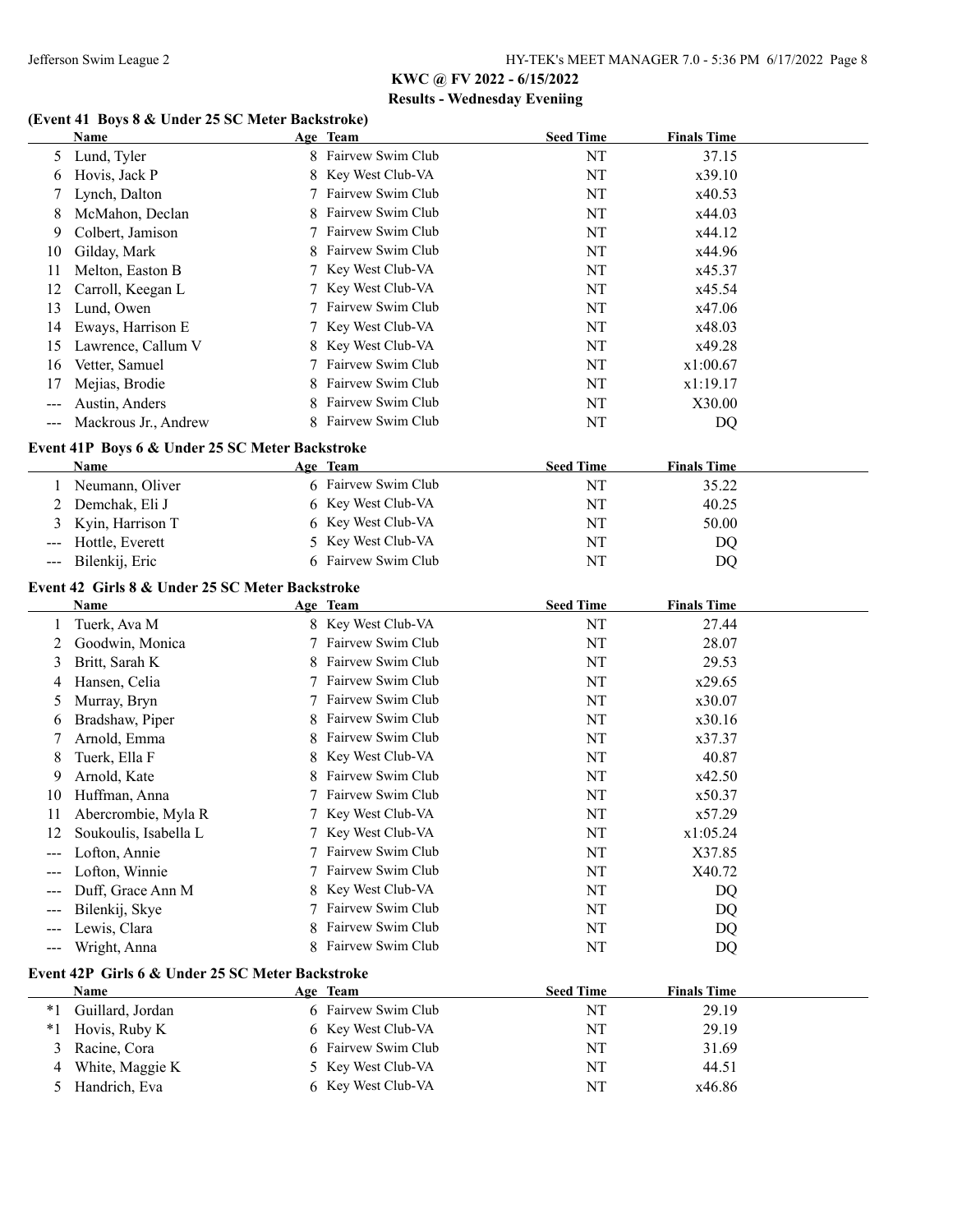|                   | (Event 42P Girls 6 & Under 25 SC Meter Backstroke)<br>Name |    | Age Team             | <b>Seed Time</b> | <b>Finals Time</b> |  |
|-------------------|------------------------------------------------------------|----|----------------------|------------------|--------------------|--|
| 6                 | Schnable, Olivia M                                         |    | 6 Key West Club-VA   | NT               | x51.43             |  |
| $---$             | Hicks, Harper                                              |    | 6 Fairvew Swim Club  | NT               | DQ                 |  |
| $---$             | Crabbe, Brindley                                           |    | 6 Fairvew Swim Club  | NT               | DQ                 |  |
|                   |                                                            |    |                      |                  |                    |  |
|                   | Event 43 Boys 9-10 50 SC Meter Backstroke                  |    |                      |                  |                    |  |
|                   | Name                                                       |    | Age Team             | <b>Seed Time</b> | <b>Finals Time</b> |  |
| $\mathbf{1}$      | Carter, Bryant                                             |    | 10 Fairvew Swim Club | NT               | 58.56              |  |
| 2                 | Abercrombie, Nathan A                                      |    | 9 Key West Club-VA   | NT               | 1:05.81            |  |
| 3                 | Vetter, Michael                                            |    | 10 Fairvew Swim Club | NT               | 1:06.21            |  |
| 4                 | Shrum, Olin                                                | 9  | Fairvew Swim Club    | NT               | x1:11.56           |  |
| 5                 | Jones-Twiggs, Andrew                                       | 9  | Fairvew Swim Club    | NT               | x1:12.38           |  |
| 6                 | Sokolowski, Conrad                                         |    | 10 Key West Club-VA  | NT               | 1:16.60            |  |
| 7                 | Stanley, Conner J                                          | 9  | Key West Club-VA     | NT               | x1:58.19           |  |
| ---               | Athayde, Quincy Q                                          |    | 9 Key West Club-VA   | NT               | DQ                 |  |
|                   | Event 44 Girls 9-10 50 SC Meter Backstroke                 |    |                      |                  |                    |  |
|                   | Name                                                       |    | Age Team             | <b>Seed Time</b> | <b>Finals Time</b> |  |
| 1                 | Veglio Torres, Paula                                       |    | 9 Fairvew Swim Club  | NT               | 29.09              |  |
| 2                 | Gilday, Clare                                              |    | 10 Fairvew Swim Club | NT               | 1:01.19            |  |
| 3                 | Clarke, Katie I                                            |    | 9 Key West Club-VA   | NT               | 1:06.60            |  |
| 4                 | Armstrong, Hannah                                          |    | 10 Key West Club-VA  | NT               | 1:08.94            |  |
| 5                 | Key, Anna P                                                |    | Key West Club-VA     | NT               | x1:28.63           |  |
| 6                 | Peacoe, Willow                                             |    | Fairvew Swim Club    | NT               | x2:02.65           |  |
|                   | Murray, Carys                                              |    | Fairvew Swim Club    | NT               | X54.13             |  |
| $---$             | Racine, Violet                                             |    | 10 Fairvew Swim Club | NT               | X59.62             |  |
| $---$             | Wright, Jesse H                                            |    | 10 Key West Club-VA  | NT               | DQ                 |  |
|                   | Event 45 Boys 11-12 50 SC Meter Backstroke                 |    |                      |                  |                    |  |
|                   | Name                                                       |    | Age Team             | <b>Seed Time</b> | <b>Finals Time</b> |  |
| 1                 | Mejias, Keegan                                             |    | 11 Fairvew Swim Club | NT               | 39.63              |  |
| 2                 | Lofton, Wade T                                             | 12 | Fairvew Swim Club    | NT               | 52.30              |  |
| 3                 | Galang, Matias                                             | 11 | Fairvew Swim Club    | NT               | x56.57             |  |
| 4                 | Peacoe, Cooper P                                           | 11 | Fairvew Swim Club    | NT               | x1:17.94           |  |
|                   | Britt, Garrett W                                           | 12 | Fairvew Swim Club    | NT               | X38.00             |  |
|                   | Carter, Curtis                                             | 12 | Fairvew Swim Club    | NT               | X39.68             |  |
|                   | Uthlaut, Colin H                                           | 11 | Fairvew Swim Club    | NT               | X51.75             |  |
| ---               | Jones-Twiggs, Bela                                         |    | 11 Fairvew Swim Club | NT               | X54.31             |  |
| $\qquad \qquad -$ | Blanchette, Jack M                                         |    | 12 Fairvew Swim Club | NT               | X54.60             |  |
|                   |                                                            |    |                      |                  |                    |  |
|                   | Event 46 Girls 11-12 50 SC Meter Backstroke                |    |                      |                  |                    |  |
|                   | <b>Name</b>                                                |    | Age Team             | <b>Seed Time</b> | <b>Finals Time</b> |  |
| 1                 | Keller, Laney                                              |    | 11 Fairvew Swim Club | NT               | 41.72              |  |
| 2                 | Goodwin, Olivia                                            | 12 | Fairvew Swim Club    | NT               | 45.93              |  |
| 3                 | Morales, Susannah                                          |    | 12 Fairvew Swim Club | NT               | x48.28             |  |
| *4                | Wayner, Evie L                                             | 11 | Fairvew Swim Club    | NT               | x48.75             |  |
| $*4$              | Engler, Cate                                               | 12 | Key West Club-VA     | NT               | 48.75              |  |
| 6                 | McFadyen, Katelyn                                          | 11 | Fairvew Swim Club    | NT               | x55.97             |  |
| 7                 | Spradlin, Madison A                                        | 11 | Key West Club-VA     | NT               | 1:00.30            |  |
| 8                 | Boisvert, Eva                                              | 11 | Fairvew Swim Club    | NT               | x1:02.37           |  |
| 9                 | Arnold, Erin                                               | 11 | Fairvew Swim Club    | NT               | x1:10.17           |  |
| ---               | Blanchette, Malynn E                                       | 12 | Fairvew Swim Club    | NT               | X45.00             |  |
|                   | Shrum, Calais                                              | 12 | Fairvew Swim Club    | NT               | X48.62             |  |
|                   | Gilday, Molly C                                            |    | 12 Fairvew Swim Club | NT               | X50.25             |  |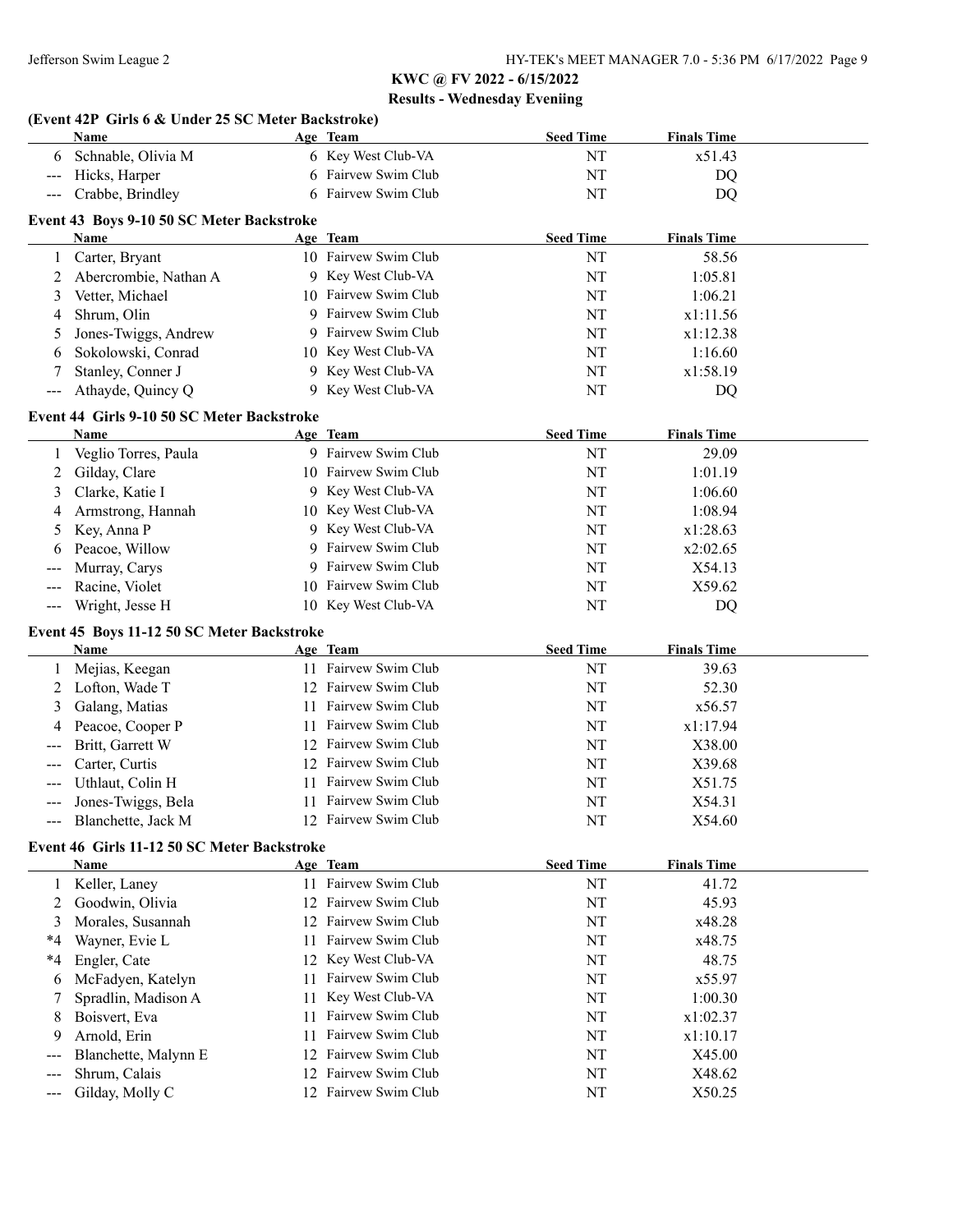|                                          | Event 47 Boys 13-14 50 SC Meter Backstroke          |    |                      |                  |                    |  |
|------------------------------------------|-----------------------------------------------------|----|----------------------|------------------|--------------------|--|
|                                          | Name                                                |    | Age Team             | <b>Seed Time</b> | <b>Finals Time</b> |  |
|                                          | Worthan, William                                    |    | 13 Fairvew Swim Club | NT               | 37.34              |  |
| 2                                        | Calhoun, Noah N                                     |    | 14 Key West Club-VA  | <b>NT</b>        | 40.19              |  |
| 3                                        | Spradlin, Landon M                                  | 13 | Key West Club-VA     | NT               | 51.46              |  |
| 4                                        | Gennari, Connor                                     |    | Fairvew Swim Club    | NT               | 53.18              |  |
| 5                                        | Butcher, Kaden                                      | 13 | Key West Club-VA     | NT               | x1:07.87           |  |
| $\qquad \qquad -$                        | Rajapakse, Kyle                                     |    | 14 Fairvew Swim Club | NT               | X31.97             |  |
|                                          | Event 48 Girls 13-14 50 SC Meter Backstroke         |    |                      |                  |                    |  |
|                                          | Name                                                |    | Age Team             | <b>Seed Time</b> | <b>Finals Time</b> |  |
| 1                                        | Wells, Sara T                                       |    | 14 Fairvew Swim Club | NT               | 36.53              |  |
| 2                                        | Wayner, Sophia H                                    |    | 14 Fairvew Swim Club | NT               | 44.15              |  |
| 3                                        | Colbert, Sarah                                      |    | 14 Fairvew Swim Club | NT               | x46.37             |  |
| 4                                        | Uthlaut, Emily C                                    |    | 14 Fairvew Swim Club | NT               | x47.59             |  |
| 5                                        | Owen, Marly A                                       |    | 14 Key West Club-VA  | NT               | 56.53              |  |
|                                          | Henry, Fiona D                                      |    | Fairvew Swim Club    | NT               | X41.25             |  |
|                                          | Hays, Eden                                          | 13 | Fairvew Swim Club    | NT               | X41.84             |  |
|                                          | Drury, Isabelle                                     | 14 | Fairvew Swim Club    | NT               | X45.25             |  |
| $---$                                    | Swift, Aydalin                                      |    | 14 Fairvew Swim Club | NT               | X52.25             |  |
|                                          | Event 49 Boys 15-18 50 SC Meter Backstroke          |    |                      |                  |                    |  |
|                                          | Name                                                |    | Age Team             | <b>Seed Time</b> | <b>Finals Time</b> |  |
|                                          | Bouch, Carson R                                     |    | 16 Key West Club-VA  | NT               | 47.77              |  |
| 2                                        | Brow, Wyatt E                                       |    | 17 Fairvew Swim Club | <b>NT</b>        | 56.25              |  |
| $\qquad \qquad - \qquad -$               | Morales, Josh                                       |    | 15 Fairvew Swim Club | NT               | X37.62             |  |
|                                          | Event 50 Girls 15-18 50 SC Meter Backstroke<br>Name |    | Age Team             | <b>Seed Time</b> | <b>Finals Time</b> |  |
| 1                                        | Smith, Cameron L                                    |    | 16 Fairvew Swim Club | <b>NT</b>        | 35.47              |  |
| 2                                        | Britt, Lauren P                                     |    | 15 Fairvew Swim Club | <b>NT</b>        | 39.84              |  |
|                                          | Higgins, Katie                                      |    | 17 Key West Club-VA  | NT               | X44.97             |  |
|                                          | Event 51 Boys 8 & Under 25 SC Meter Butterfly       |    |                      |                  |                    |  |
|                                          | Name                                                |    | Age Team             | <b>Seed Time</b> | <b>Finals Time</b> |  |
|                                          | Kidd, Zachary A                                     |    | 8 Key West Club-VA   | NT               | 29.28              |  |
|                                          | Pritchard, Wyatt                                    |    | Key West Club-VA     | NT               | DQ                 |  |
|                                          | Racine, Asher                                       |    | Fairvew Swim Club    | NT               | DQ                 |  |
|                                          | Jaskot, Whitt K                                     |    | 6 Key West Club-VA   | NT               | DQ                 |  |
|                                          | Event 52 Girls 8 & Under 25 SC Meter Butterfly      |    |                      |                  |                    |  |
|                                          | Name                                                |    | Age Team             | <b>Seed Time</b> | <b>Finals Time</b> |  |
|                                          | 1 Hansen, Celia                                     |    | 7 Fairvew Swim Club  | NT               | 35.79              |  |
| $---$                                    | Murray, Bryn                                        |    | 7 Fairvew Swim Club  | NT               | DQ                 |  |
| $---$                                    | Wright, Edie C                                      |    | Key West Club-VA     | NT               | DQ                 |  |
|                                          | Lewis, Clara                                        | 8  | Fairvew Swim Club    | NT               | DQ                 |  |
|                                          | Event 53 Boys 9-10 50 SC Meter Butterfly            |    |                      |                  |                    |  |
|                                          | <b>Name</b>                                         |    | Age Team             | <b>Seed Time</b> | <b>Finals Time</b> |  |
| 1                                        | Jaskot, Sutton C                                    |    | 9 Key West Club-VA   | NT               | 40.81              |  |
| 2                                        | Killian, Matthew                                    |    | 9 Fairvew Swim Club  | NT               | 42.81              |  |
| 3                                        | Darby, Will T                                       |    | Key West Club-VA     | NT               | 1:20.88            |  |
| $\hspace{0.05cm} \ldots \hspace{0.05cm}$ | Carter, Bryant                                      |    | 10 Fairvew Swim Club | NT               | DQ                 |  |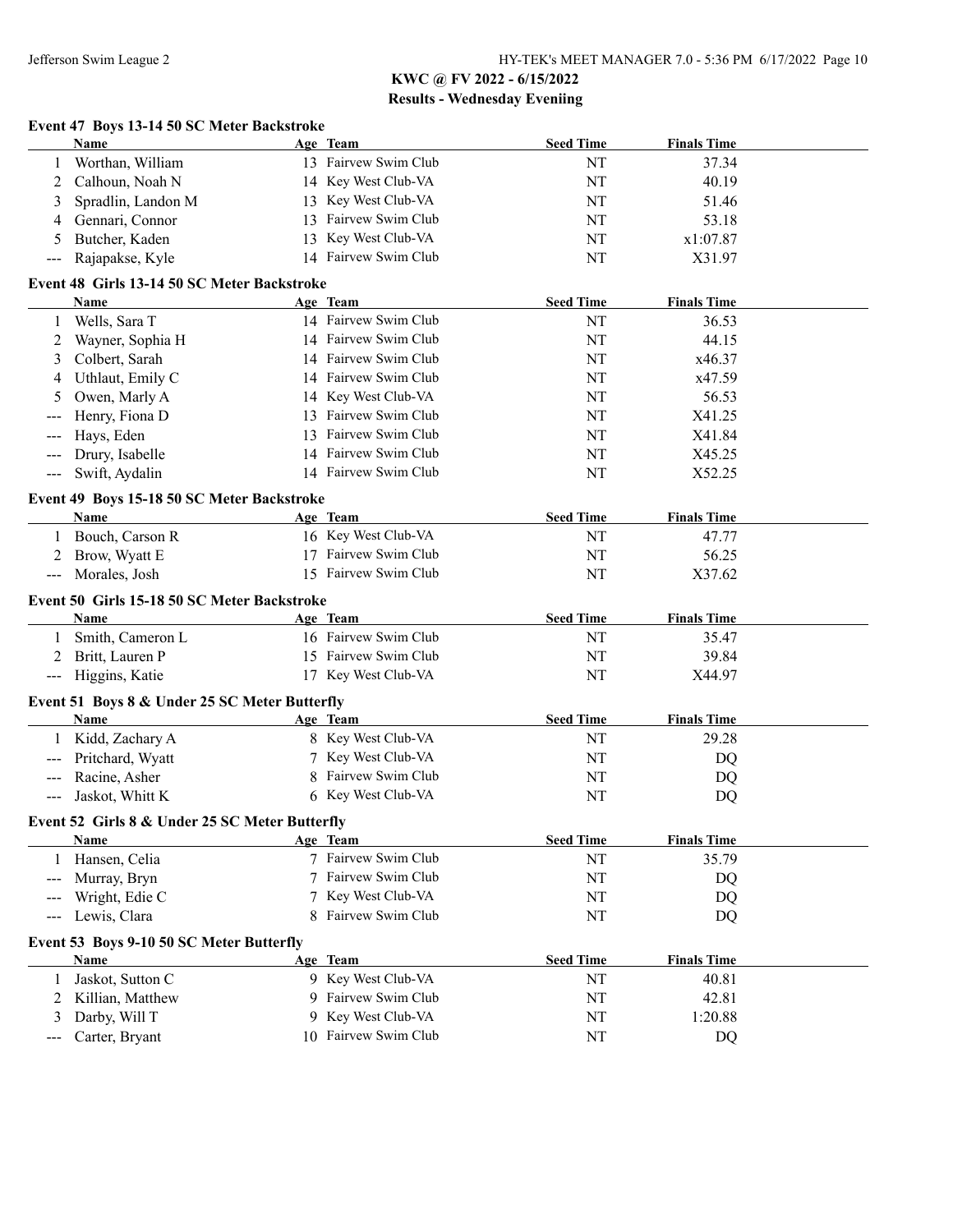## **Event 54 Girls 9-10 50 SC Meter Butterfly**

| Name                 |  | <b>Seed Time</b>                                                                                                                                   | <b>Finals Time</b> |
|----------------------|--|----------------------------------------------------------------------------------------------------------------------------------------------------|--------------------|
| Wells, Emily M       |  | NT                                                                                                                                                 | 37.38              |
| 2 Maupin, Coco M     |  | NT                                                                                                                                                 | 49.56              |
| 3 Murray, Carys      |  | NT                                                                                                                                                 | 56.88              |
| --- Goodwin, Vanessa |  | NT                                                                                                                                                 | X54.66             |
| --- Swift, Harper    |  | NT                                                                                                                                                 | DQ                 |
| --- Carper, Sophie H |  | NT                                                                                                                                                 | DQ                 |
|                      |  | Age Team<br>10 Fairvew Swim Club<br>10 Key West Club-VA<br>9 Fairvew Swim Club<br>9 Fairvew Swim Club<br>9 Fairvew Swim Club<br>9 Key West Club-VA |                    |

#### **Event 55 Boys 11-12 50 SC Meter Butterfly**

|    | Name                 |     | Age Team             | <b>Seed Time</b> | <b>Finals Time</b> |
|----|----------------------|-----|----------------------|------------------|--------------------|
|    | Britt, Garrett W     |     | 12 Fairvew Swim Club | NT               | 35.47              |
|    | 2 Roberts, David     | 11. | Fairvew Swim Club    | NT               | 35.78              |
|    | 3 Mejias, Keegan     |     | 11 Fairvew Swim Club | NT               | x40.21             |
|    | 4 Cullaty, Gabe R    | 11. | Fairvew Swim Club    | NT               | x43.69             |
|    | 5 Miller, Aksel      |     | 12 Key West Club-VA  | NT               | 52.87              |
|    | 6 Jones-Twiggs, Bela | 11. | Fairvew Swim Club    | NT               | x54.91             |
|    | 7 Henry, Finn P      | 11. | Fairvew Swim Club    | NT               | x59.94             |
| 8. | Turpin, Maxwell P    | 11  | Key West Club-VA     | NT               | 1:05.90            |

#### **Event 56 Girls 11-12 50 SC Meter Butterfly**

|                            | EVENT 50 THIS 11-12 50 BC MERT DURING      |     |                      |                  |                    |  |
|----------------------------|--------------------------------------------|-----|----------------------|------------------|--------------------|--|
|                            | Name                                       |     | Age Team             | <b>Seed Time</b> | <b>Finals Time</b> |  |
|                            | Pilkey, Mikela                             |     | 12 Key West Club-VA  | NT               | 34.38              |  |
|                            | Killian, Margaret E                        | 11  | Fairvew Swim Club    | NT               | 38.63              |  |
| 3                          | Lewis, Madeline                            | 11  | Fairvew Swim Club    | NT               | 39.03              |  |
| 4                          | Keller, Laney                              | 11. | Fairvew Swim Club    | NT               | x40.65             |  |
| 5                          | Armstrong, Kaitlyn                         | 12  | Key West Club-VA     | NT               | 43.97              |  |
| b                          | Goodwin, Olivia                            | 12. | Fairvew Swim Club    | NT               | x50.18             |  |
|                            | Engler, Cate                               | 12  | Key West Club-VA     | NT               | x51.00             |  |
| 8                          | Engel, Kit                                 |     | Key West Club-VA     | NT               | x51.15             |  |
| 9                          | Matz, Abigail C                            | 11. | Key West Club-VA     | NT               | x1:11.09           |  |
|                            | Event 57 Boys 13-14 50 SC Meter Butterfly  |     |                      |                  |                    |  |
|                            | <b>Name</b>                                |     | Age Team             | <b>Seed Time</b> | <b>Finals Time</b> |  |
|                            | Rajapakse, Kyle                            |     | 14 Fairvew Swim Club | NT               | 31.75              |  |
|                            | Roberts, Samuel                            | 13  | Fairvew Swim Club    | NT               | 35.56              |  |
| 3                          | Engel, Owen                                |     | 14 Key West Club-VA  | NT               | 42.31              |  |
|                            | Rettig, Brayden M                          |     | 14 Key West Club-VA  | NT               | 45.73              |  |
| $---$                      | Cullaty, Owen O                            |     | 14 Fairvew Swim Club | NT               | X29.28             |  |
| $\qquad \qquad \text{---}$ | Tharp, Keegan E                            | 14  | Fairvew Swim Club    | NT               | X39.47             |  |
|                            | Event 58 Girls 13-14 50 SC Meter Butterfly |     |                      |                  |                    |  |
|                            | Name                                       |     | Age Team             | <b>Seed Time</b> | <b>Finals Time</b> |  |
|                            | Brantley, Ada E                            |     | 14 Fairvew Swim Club | NT               | 32.47              |  |

| Brantiey, Aga E                           | 14 Fairvew Swim Club | ΝI               | 32.47              |  |
|-------------------------------------------|----------------------|------------------|--------------------|--|
| 2 Ratliff, Maya                           | 14 Key West Club-VA  | NT               | 37.36              |  |
| 3 Henry, Fiona D                          | 13 Fairvew Swim Club | NT               | 38.84              |  |
| 4 Bouch, Meredith                         | 14 Key West Club-VA  | NT               | 40.97              |  |
| 5 Swift, Aydalin                          | 14 Fairvew Swim Club | NT               | x55.84             |  |
| --- Wells, Sara T                         | 14 Fairvew Swim Club | NT               | X33.47             |  |
| Event 59 Boys 15-18 50 SC Meter Butterfly |                      |                  |                    |  |
| <b>Name</b>                               | Age Team             | <b>Seed Time</b> | <b>Finals Time</b> |  |
| Bouch, Ben                                | 17 Key West Club-VA  | NT               | 30.35              |  |

2 Tharp, Trevor S 16 Fairvew Swim Club NT 30.75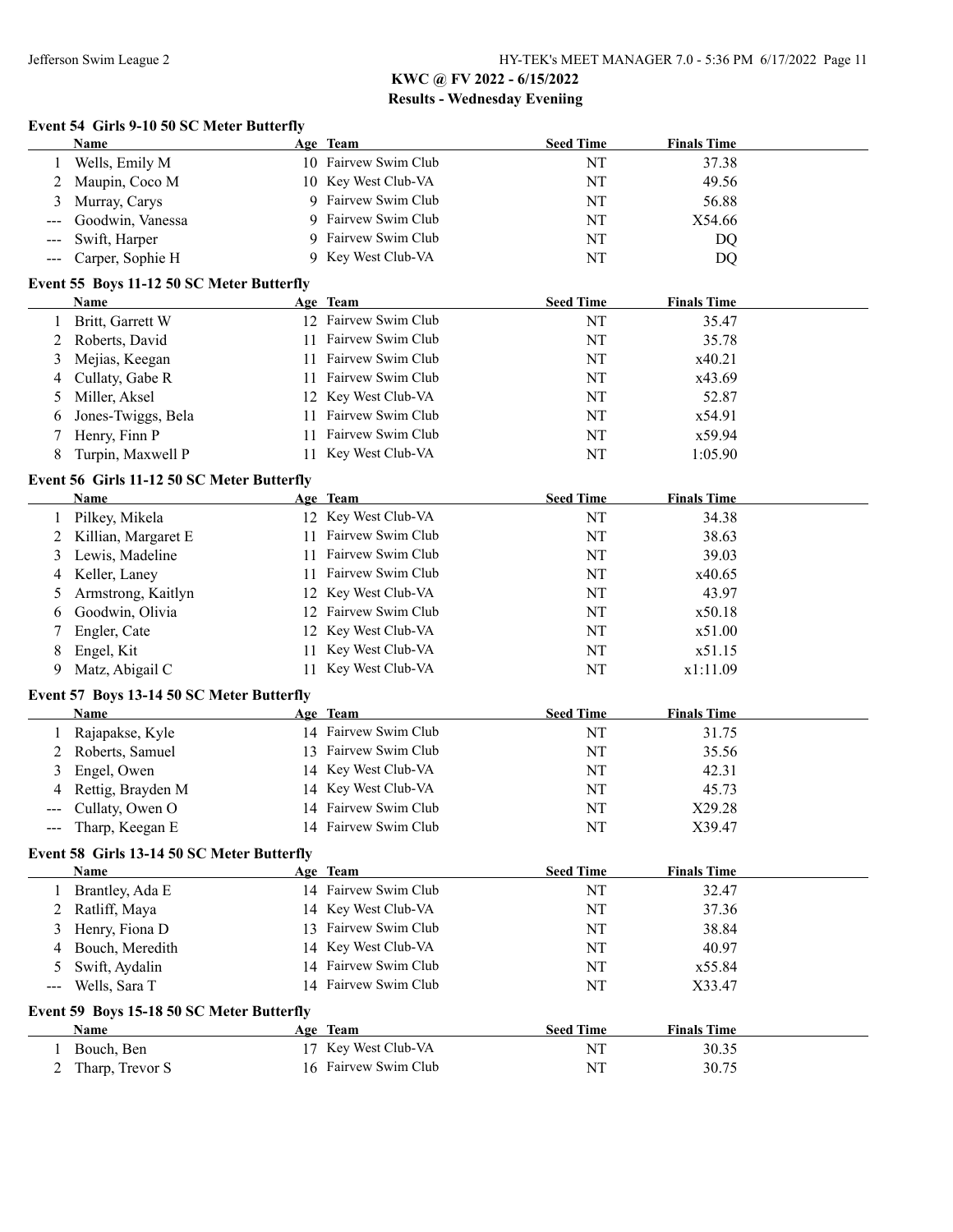|     | (Event 59 Boys 15-18 50 SC Meter Butterfly)<br>Name | Age Team                  | <b>Seed Time</b>           | <b>Finals Time</b>        |
|-----|-----------------------------------------------------|---------------------------|----------------------------|---------------------------|
| 3   | Strickler, Sawyer J                                 | 16 Fairvew Swim Club      | NT                         | 31.72                     |
| 4   | Morales, Josh                                       | 15 Fairvew Swim Club      | NT                         | x35.81                    |
| --- | Woodson, Ahmad                                      | 18 Fairvew Swim Club      | NT                         | X30.42                    |
|     | Event 60 Girls 15-18 50 SC Meter Butterfly          |                           |                            |                           |
|     | Name                                                | Age Team                  | <b>Seed Time</b>           | <b>Finals Time</b>        |
| 1   | Wells, Maddie I                                     | 17 Fairvew Swim Club      | NT                         | 33.03                     |
| 2   | Elhart, Courtney R                                  | 17 Fairvew Swim Club      | NT                         | 35.92                     |
| 3   | Lynch, Amelia M                                     | 15 Fairvew Swim Club      | NT                         | x36.22                    |
| 4   | Baumann, Lucy J                                     | 17 Key West Club-VA       | NT                         | 40.00                     |
|     | Event 73 Boys 9-10 200 SC Meter Freestyle Relay     |                           |                            |                           |
|     | <b>Team</b>                                         | Relay                     | <b>Seed Time</b>           | <b>Finals Time</b>        |
|     | 1 Fairvew Swim Club                                 | A                         | NT                         | 2:59.84                   |
|     | 1) Killian, Matthew 9                               | 2) Huffman, Will S 10     | 3) Austin, Woods 10        | 4) Jones-Twiggs, Andrew 9 |
|     | 2 Key West Club-VA                                  | $\mathbf{A}$              | NT                         | 3:22.04                   |
|     | 1) Darby, Will T 9                                  | 2) Sokolowski, Conrad 10  | 3) Abercrombie, Nathan A 9 | 4) Jaskot, Sutton C 9     |
|     | Event 74 Girls 9-10 200 SC Meter Freestyle Relay    |                           |                            |                           |
|     | <b>Team</b>                                         | Relay                     | <b>Seed Time</b>           | <b>Finals Time</b>        |
|     | 1 Fairvew Swim Club                                 | $\mathbf{A}$              | NT                         | 2:58.29                   |
|     | 1) Wells, Emily M 10                                | 2) Veglio Torres, Paula 9 | 3) Murray, Carys 9         | 4) Goodwin, Vanessa 9     |
|     | 2 Fairvew Swim Club                                 | B                         | NT                         | x3:11.81                  |
|     | 1) Guillard, Elise 10                               | 2) Gilday, Clare 10       | 3) Brugh, Addison C 10     | 4) Racine, Violet 10      |
|     | 3 Key West Club-VA                                  | $\mathbf{A}$              | NT                         | 3:18.34                   |
|     | 1) Wright, Jesse H 10                               | 2) Armstrong, Hannah 10   | 3) Maupin, Coco M 10       | 4) Pritchard, Avery 9     |
|     | 4 Key West Club-VA                                  | B                         | NT                         | x4:44.03                  |
|     | 1) Kyin, Emma M 9                                   | 2) Key, Anna P 9          | 3) Eways, Lylah B 9        | 4) Carper, Sophie H 9     |
|     | Event 75 Boys 11-12 200 SC Meter Freestyle Relay    |                           |                            |                           |
|     | Team                                                | Relay                     | <b>Seed Time</b>           | <b>Finals Time</b>        |
|     | Fairvew Swim Club                                   | $\mathbf{A}$              | NT                         | 2:15.84                   |
|     | 1) Britt, Garrett W 12                              | 2) Carter, Curtis 12      | 3) Cullaty, Gabe R 11      | 4) Mejias, Keegan 11      |
|     | 2 Key West Club-VA                                  | A                         | NT                         | 2:51.48                   |
|     | 1) Miller, Aksel 12                                 | 2) Turpin, Maxwell P 11   | 3) Davis, Zach C 11        | 4) Bouch, Thomas 11       |
|     | 3 Fairvew Swim Club                                 | B                         | NT                         | x2:56.56                  |
|     | 1) Uthlaut, Colin H 11                              | 2) Blanchette, Jack M 12  | 3) Jones-Twiggs, Bela 11   | 4) Lofton, Wade T 12      |
|     | Event 76 Girls 11-12 200 SC Meter Freestyle Relay   |                           |                            |                           |
|     | <b>Team</b>                                         | <b>Relay</b>              | <b>Seed Time</b>           | <b>Finals Time</b>        |
|     | 1 Fairvew Swim Club                                 | $\mathbf{A}$              | NT                         | 2:24.53                   |
|     | 1) Keller, Laney 11                                 | 2) Killian, Margaret E 11 | 3) Lewis, Madeline 11      | 4) Goodwin, Olivia 12     |
|     | 2 Key West Club-VA                                  | $\mathbf{A}$              | NT                         | 2:39.88                   |
|     | 1) Turpin, Ava J 12                                 | 2) Engler, Cate 12        | 3) Engel, Kit 11           | 4) Pilkey, Mikela 12      |
| 3   | Fairvew Swim Club                                   | C                         | NT                         | x2:44.53                  |
|     | 1) Wayner, Evie L 11                                | 2) Gray, Haley 12         | 3) Shrum, Calais 12        | 4) McFadyen, Katelyn 11   |
| 4   | Fairvew Swim Club                                   | B                         | NT                         | x2:45.25                  |
|     | 1) Blanchette, Malynn E 12                          | 2) Gennari, Sofia 11      | 3) Gilday, Molly C 12      | 4) Morales, Susannah 12   |
| 5   | Key West Club-VA                                    | B                         | NT                         | x3:40.62                  |
|     | 1) Engler, Eva 12                                   | 2) Spradlin, Madison A 11 | 3) Matz, Abigail C 11      | 4) Armstrong, Kaitlyn 12  |
|     | Event 77 Boys 13-14 200 SC Meter Freestyle Relay    |                           |                            |                           |
|     | Team                                                | <b>Relay</b>              | <b>Seed Time</b>           | <b>Finals Time</b>        |
|     | Fairvew Swim Club                                   | $\mathbf{A}$              | NT                         | 1:59.56                   |
|     |                                                     | 2) Killian, Andrew G 14   | 3) Roberts, Samuel 13      | 4) Cullaty, Owen O 14     |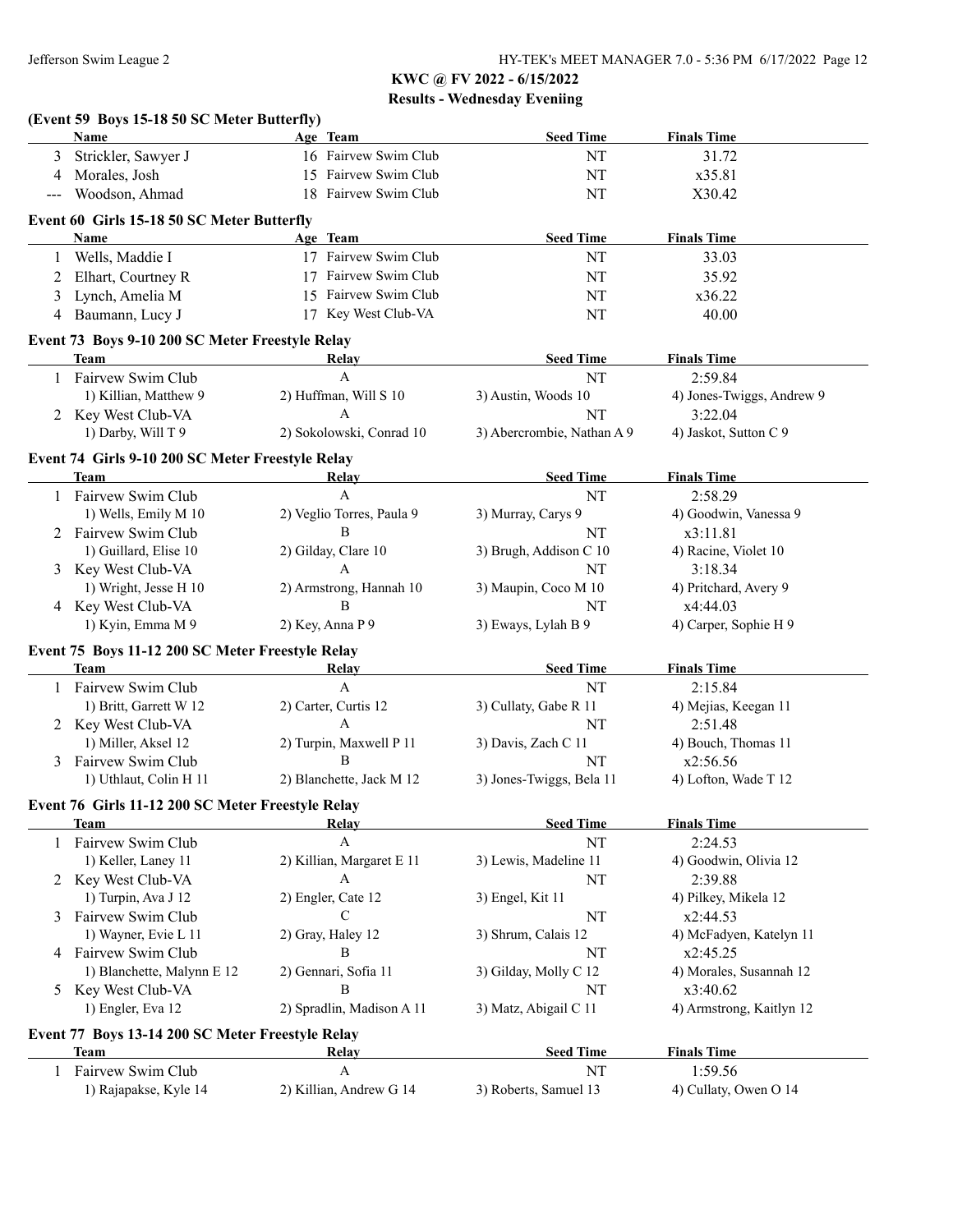|                     | (Event 77 Boys 13-14 200 SC Meter Freestyle Relay)<br><b>Team</b> | Relay                    | <b>Seed Time</b>       | <b>Finals Time</b>        |
|---------------------|-------------------------------------------------------------------|--------------------------|------------------------|---------------------------|
|                     | 2 Key West Club-VA                                                | $\mathbf{A}$             | NT                     | 2:15.00                   |
|                     | 1) Calhoun, Noah N 14                                             | 2) Rettig, Brayden M 14  | 3) Baumann, Henry H 14 | 4) Engel, Owen 14         |
|                     | Event 78 Girls 13-14 200 SC Meter Freestyle Relay                 |                          |                        |                           |
|                     | Team                                                              | Relay                    | <b>Seed Time</b>       | <b>Finals Time</b>        |
|                     | Fairvew Swim Club                                                 | A                        | NT                     | 2:10.58                   |
|                     | 1) Henry, Fiona D 13                                              | 2) Hays, Eden 13         | 3) Brantley, Ada E 14  | 4) Wells, Sara T 14       |
|                     | 2 Key West Club-VA                                                | A                        | NT                     | 2:22.06                   |
|                     | 1) Ratliff, Maya 14                                               | 2) Bouch, Meredith 14    | 3) Maupin, Ellery K 14 | 4) Cook, Elizabeth G 14   |
|                     | Fairvew Swim Club                                                 | B                        | NT                     | x2:34.18                  |
|                     | 1) Drury, Isabelle 14                                             | 2) Colbert, Sarah 14     | 3) Swift, Aydalin 14   | 4) Wayner, Sophia H 14    |
|                     |                                                                   |                          |                        |                           |
|                     | Event 79 Boys 15-18 200 SC Meter Freestyle Relay                  |                          |                        |                           |
|                     | <b>Team</b>                                                       | Relay<br>$\mathbf{A}$    | <b>Seed Time</b>       | <b>Finals Time</b>        |
|                     | 1 Fairvew Swim Club                                               |                          | NT                     | 1:55.72                   |
|                     | 1) Woodson, Ahmad 18                                              | 2) Tharp, Trevor S 16    | 3) Morales, Josh 15    | 4) Strickler, Sawyer J 16 |
|                     | 2 Key West Club-VA                                                | A                        | NT                     | 2:11.60                   |
|                     | 1) Calhoun, Sammy B 16                                            | 2) Spradlin, Landon M 13 | 3) Bouch, Carson R 16  | 4) Bouch, Ben 17          |
|                     | Event 80 Girls 15-18 200 SC Meter Freestyle Relay                 |                          |                        |                           |
|                     | Team                                                              | Relay                    | <b>Seed Time</b>       | <b>Finals Time</b>        |
|                     | 1 Fairvew Swim Club                                               | A                        | NT                     | 2:04.34                   |
|                     | 1) Lynch, Amelia M 15                                             | 2) Elhart, Courtney R 17 | 3) Smith, Cameron L 16 | 4) Wells, Maddie I 17     |
| 2 Key West Club-VA  |                                                                   | A                        | NT                     | 2:33.18                   |
|                     | 1) Ham, Katherine O 17                                            | 2) Malone, Marilla 15    | 3) Sokolowski, Addy 16 | 4) Baumann, Lucy J 17     |
|                     | Event 81 Boys 8 & Under 50 SC Meter Freestyle                     |                          |                        |                           |
|                     | Name                                                              | Age Team                 | <b>Seed Time</b>       | <b>Finals Time</b>        |
|                     | Austin, Anders                                                    | 8 Fairvew Swim Club      | NT                     | X53.52                    |
| $---$               | Racine, Asher                                                     | Fairvew Swim Club<br>8   | NT                     | X1:08.49                  |
| ---                 | Mackrous Jr., Andrew                                              | 8 Fairvew Swim Club      | NT                     | <b>XDQ</b>                |
|                     | Event 82 Girls 8 & Under 50 SC Meter Freestyle                    |                          |                        |                           |
|                     | Name                                                              | Age Team                 | <b>Seed Time</b>       | <b>Finals Time</b>        |
| $---$               | Goodwin, Monica                                                   | 7 Fairvew Swim Club      | NT                     | X52.34                    |
|                     | Britt, Sarah K                                                    | Fairvew Swim Club        |                        |                           |
| $---$               | Bradshaw, Piper                                                   | Fairvew Swim Club<br>8   | NT<br>NT               | X52.50<br>X55.62          |
|                     | Murray, Bryn                                                      | Fairvew Swim Club        | NT                     |                           |
|                     |                                                                   | Fairvew Swim Club        | NT                     | X57.59                    |
| ---                 | Hansen, Celia                                                     |                          |                        | X59.25                    |
|                     | Event 83 Boys 9-10 100 SC Meter Freestyle                         |                          |                        |                           |
|                     | Name                                                              | Age Team                 | <b>Seed Time</b>       | <b>Finals Time</b>        |
| $\qquad \qquad - -$ | Jaskot, Sutton C                                                  | 9 Key West Club-VA       | NT                     | X1:22.09                  |
| $---$               | Killian, Matthew                                                  | 9 Fairvew Swim Club      | NT                     | X1:22.34                  |
| $---$               | Huffman, Will S                                                   | 10 Fairvew Swim Club     | NT                     | X1:30.53                  |
| $---$               | Austin, Woods                                                     | Fairvew Swim Club<br>10  | NT                     | X1:43.72                  |
|                     | Event 84 Girls 9-10 100 SC Meter Freestyle                        |                          |                        |                           |
|                     | Name                                                              | Age Team                 | <b>Seed Time</b>       | <b>Finals Time</b>        |
| ---                 | Wells, Emily M                                                    | 10 Fairvew Swim Club     | NT                     | X1:13.07                  |
| $---$               | Goodwin, Vanessa                                                  | 9 Fairvew Swim Club      | NT                     | X1:38.84                  |
|                     | Maupin, Coco M                                                    | 10 Key West Club-VA      | NT                     | X1:39.72                  |
|                     | Wright, Jesse H                                                   | Key West Club-VA<br>10   | NT                     | X1:48.44                  |
|                     | Pritchard, Avery                                                  | 9 Key West Club-VA       | NT                     | X1:57.50                  |
| ---                 |                                                                   |                          |                        |                           |